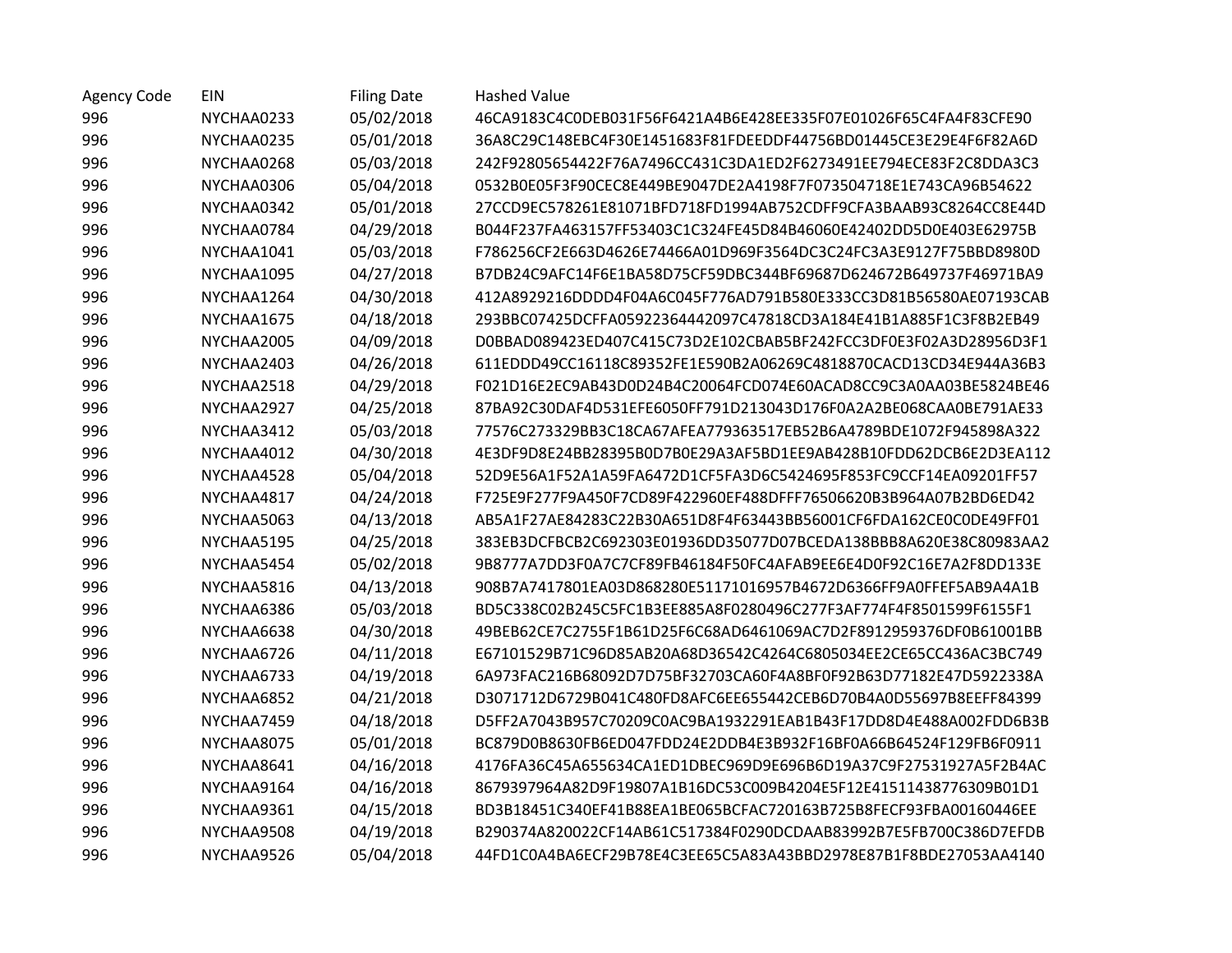| <b>Agency Code</b> | EIN         | <b>Filing Date</b> | <b>Hashed Value</b>                                              |
|--------------------|-------------|--------------------|------------------------------------------------------------------|
| 996                | NYCHAA9594  | 05/17/2018         | 948C6F6ECB9871A37A1E95EC906776EDDFA048FE600CC25F48AE960AEB4CC54A |
| 996                | NYCHAAQ4583 | 04/24/2018         | 27B203B7CDF099AB6FEB22E8C58AC0532E5B90CE073550FB01ACFF44DE50099F |
| 996                | NYCHAB0008  | 04/30/2018         | 6D8E416CB683E3F055AB0751086CF4BB96BE6F6FE19F2DE78EAD5DBA37CCF884 |
| 996                | NYCHAB0838  | 04/20/2018         | 6751D7CE58836E93BE26EA12D8646C2C55FD7813E489D852A5518CB8D2D54573 |
| 996                | NYCHAB1225  | 05/02/2018         | B2F352EFC5427666A06455447630C42F5407A8F0864EAB7D5436BEEF27B75448 |
| 996                | NYCHAB1331  | 05/02/2018         | 1D14355CC83CF0FA45A9502E2621D744577FADC48A2E231BF0B0FF6877A2D7BE |
| 996                | NYCHAB1595  | 04/16/2018         | B18397AA061A90A58493EA58B02D87AE49F56C17C54A5489A40334A415BA3664 |
| 996                | NYCHAB1618  | 04/27/2018         | 7AC269192F4DC075642045EC60ECD5A2AD336ADE1AB4AAA7F4070F901F0C9503 |
| 996                | NYCHAB1882  | 04/30/2018         | BE976014AFA1D79729259623FD1BC8F818C7DCAD3A258D444813EA8ECF50795D |
| 996                | NYCHAB1985  | 04/19/2018         | 1505265D7C77FE9238CD27E2C35D8F50F6CD8513EFAB504890963608E73EFA42 |
| 996                | NYCHAB2036  | 04/18/2018         | 5B24F37A60349CABE46AEA378623AC9036EF032B80768C73522D81F41AB0B23C |
| 996                | NYCHAB2188  | 04/18/2018         | 8858AD6B3EA3A7B379158879C70CE15366316B9638AB8E2244CCC058E321B3D7 |
| 996                | NYCHAB2505  | 04/12/2018         | 94DA05190A019C6B610AB80B9E1EA0267CC88192F5EA5303D7B5C38274F3D23B |
| 996                | NYCHAB2521  | 04/29/2018         | 007698D3314F0D8FB6C5A63E0BB078A6CB03FEDC3F505779A7FE0D7CFBBF2604 |
| 996                | NYCHAB2642  | 04/13/2018         | 7ECD87A215C37BAF6193E8A4988689BB6E033D2E13189336260A392979818E1E |
| 996                | NYCHAB2784  | 04/10/2018         | 724F97BA7FC42C7899B804E9D1FD82982C800E3CE2E0486F7CE650A4867EF9F7 |
| 996                | NYCHAB2859  | 04/07/2018         | 4A3C62E39ED568D98318455C5A7CE1D8E882B97CEC2345688F4A752C6FF71790 |
| 996                | NYCHAB2897  | 04/24/2018         | 5DD67FB1FBB371C26DE2E2FB1E564734EB85827611601C3524B4E91D89E6B331 |
| 996                | NYCHAB3063  | 05/02/2018         | 00E97F8B087B5B20E01AB54ECBEB8F67808794C00C6BE3AA75A91386DAF74392 |
| 996                | NYCHAB3321  | 02/06/2018         | 488626A3D520BCF34CD71C7C4544F0F40943FA13D320B9013D3F78FF86F1F5B0 |
| 996                | NYCHAB3327  | 04/26/2018         | 29912BD46D9CC68BA5F5B78569141BEEEEB2AE3916C643F1EA4EABE79978B652 |
| 996                | NYCHAB3342  | 04/25/2018         | 2ED5075C2812C5C2185F863AE954E8F56ECF20FA6EAEC49EF978C897DF1FADDC |
| 996                | NYCHAB3394  | 04/23/2018         | E2C6F3E757DA933A67A4E665754C96B58855EF4742C2C113FCF467DA75055B00 |
| 996                | NYCHAB3428  | 04/27/2018         | 11BFB19E9973A10DFAC05950DB5DF7E577B8F24A12B22B78CFB55FFAC3F5E2B4 |
| 996                | NYCHAB3479  | 05/03/2018         | 3B732FC193DE3DA059085A849BCAD6501685D44BE246064C90F3B1CD05330D20 |
| 996                | NYCHAB3521  | 04/13/2018         | D061F4843B4E05F40EE2416DA2DFA32F091B292F1A33D324FE6A2D2A172050CA |
| 996                | NYCHAB3551  | 04/24/2018         | B9FF8A5C463D73EEE6C9ED23823784E01DD130B595B5E99A703E50C626BA5BED |
| 996                | NYCHAB3671  | 04/20/2018         | A923CCFEC5D3748F3EDDD04BDABC0584A8D19F4FF7AE265901214FFB255D4E43 |
| 996                | NYCHAB3774  | 05/03/2018         | D5DA891AA59982D70CFCDF67368D1F6A38BD7DBD0A91AFE61C3013C6F5C218C3 |
| 996                | NYCHAB3778  | 04/12/2018         | C64B8FD75A1A232444D425E905A3043B0C4571159E900E1AEB6B7946847D186F |
| 996                | NYCHAB4375  | 05/01/2018         | 36A123A5C9EF977283930AE750A6BD0E327D6B8CA5104625DFB4AD1C6D33EF64 |
| 996                | NYCHAB5027  | 04/08/2018         | 4DEB1BC1395A332920317A62472D4EA4B7AFA20A4C952AAF0F81C6ECB2C9D41A |
| 996                | NYCHAB5236  | 04/26/2018         | 64E0734FFBDAC5BF91549A8CCAFAA7799CD805994613E59E17BF96309F0D92ED |
| 996                | NYCHAB5247  | 04/30/2018         | D3BE170CD9A856922977571CF64A89F06608713FC33791CCD09005C2B4070B4A |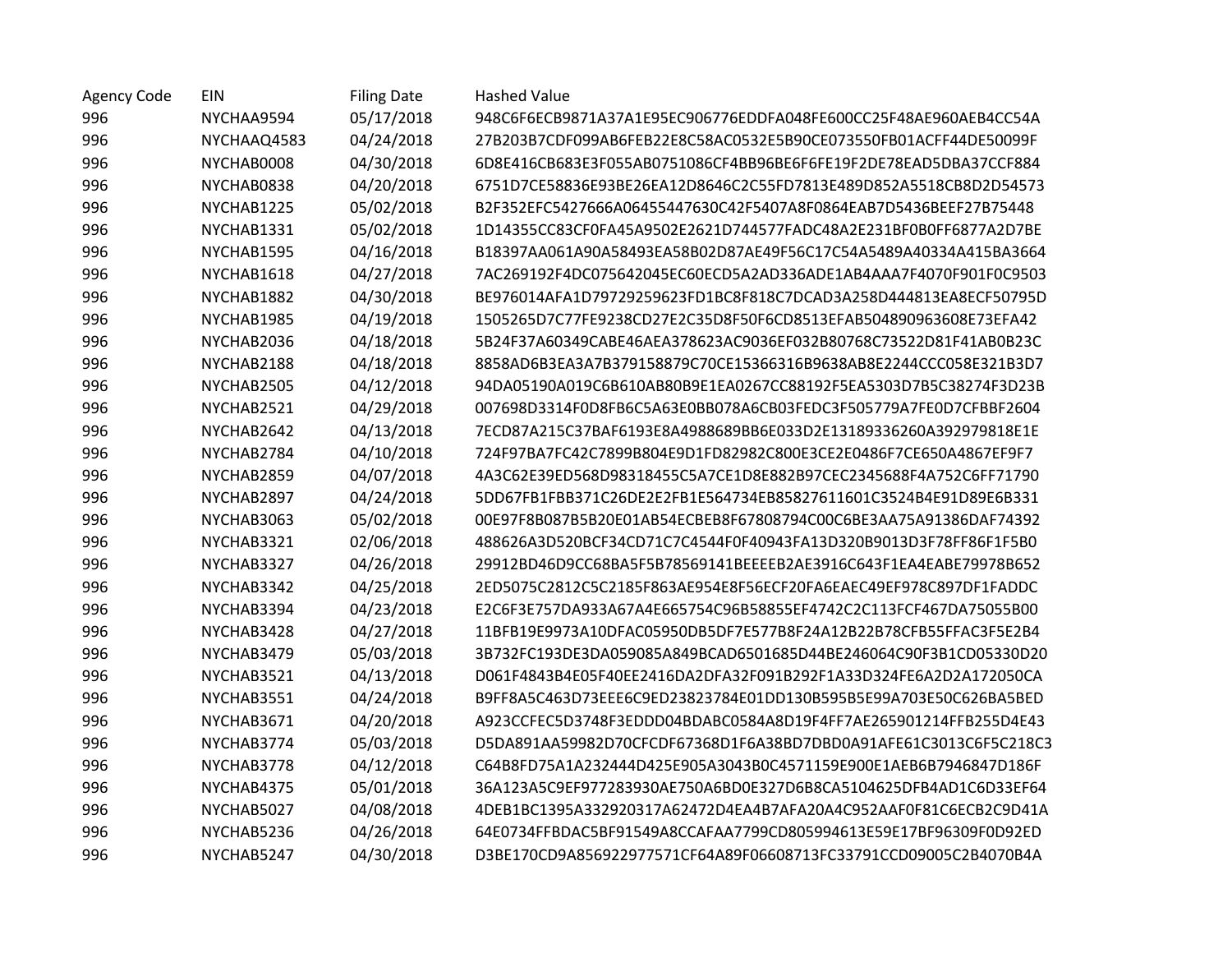| <b>Agency Code</b> | EIN         | <b>Filing Date</b> | <b>Hashed Value</b>                                              |
|--------------------|-------------|--------------------|------------------------------------------------------------------|
| 996                | NYCHAB5687  | 04/30/2018         | 8D0B4572374131B2B71FEDCA9DE369E59A7800048C839077AE7BCE39EED97698 |
| 996                | NYCHAB5853  | 05/01/2018         | 17479C185AEF5C576083047DB421C85FC344F98E0F48A626F9B2B1E562823AB1 |
| 996                | NYCHAB6070  | 04/26/2018         | FC70B90820ECE0FBD0DDA857C5FBC4A109AE76A29A075F8F0CEAB7C5C28B042A |
| 996                | NYCHAB6584  | 04/16/2018         | B2CCE497E5D4664C522D06623724034EB139C329D52844FA3F48C6E933565AE3 |
| 996                | NYCHAB6763  | 05/01/2018         | CBCF356927C26322701B8BF0053CB43C4D32117D8E2716B420FCAFDE60A1FD1E |
| 996                | NYCHAB6845  | 04/24/2018         | 0F0858557435A9D16E9FE1555863B3A8B1E7E6792B93832DAE82E84CC370DAA5 |
| 996                | NYCHAB7240  | 05/04/2018         | 322679785EAAD65DAB0F82E39BE887DE3A4221F89E492FE39844F9107FEF6E47 |
| 996                | NYCHAB7759  | 04/30/2018         | 6C59A7B733F8A8FDE430390CFE8891418239570FFD58D79729E044AF3EC7BBB1 |
| 996                | NYCHAB7783  | 05/02/2018         | CE7925514CB2BDD0CAF51AA5758A103614FEB7B0E6EB3A03E1D825C81897A93A |
| 996                | NYCHAB7832  | 05/03/2018         | FAE5A92B4C1D1BD4F75B096CBDCBBB2CB3DC4F9D81C9095DA2C15A496CF3E60D |
| 996                | NYCHAB8352  | 04/17/2018         | DB123B566F110D0C3EA28B7E033189D20D1850173444C1B4D3C901B41468CD31 |
| 996                | NYCHAB8820  | 05/02/2018         | 6752749D002223F79A9BF508518D42233DCC9725EA982CD318E9AC3682134062 |
| 996                | NYCHAB9028  | 04/13/2018         | 76F6870440323334FD73D076BA11229C4B5307A760CCC87353B547DB740C961A |
| 996                | NYCHAB9448  | 05/02/2018         | 8EE4D7F0CCE81C9B091264B2067330FB561A6FE1553066E358F75B7007139BA4 |
| 996                | NYCHAB9527  | 04/16/2018         | F326E7CA823F47FCE10E53E30E478A5F6F5A85C036F099BBF8F6DF4337190539 |
| 996                | NYCHAB9872  | 05/03/2018         | FE5CBE11168791DA1417A92A9FA6167B2EF6EC8AC3577968CBE8CBE5C8C4E4CE |
| 996                | NYCHAB9947  | 04/22/2018         | 27A130554D9C7ECE5810C0846DCDD5AF13D564493BA91B8993A373080518F72A |
| 996                | NYCHABA3199 | 05/01/2018         | 134BF0DD33061296A418A745E1E2528F74F8CBE1BD4A75EF5C5FA80F20BDDDA7 |
| 996                | NYCHABR1691 | 04/13/2018         | 99C445118E5732B56D776C1A0BD0EB0B65F718F1A9AA9D51F0619DB1CB7407DF |
| 996                | NYCHAC0250  | 05/03/2018         | 1293DE7A67947D63ED39C57F785D73B014996600BD4AC6BA68BD99E0838EC0D9 |
| 996                | NYCHAC0501  | 05/04/2018         | 119CAB4F61E08C2D0E9398908D453D7C4A7C2FCB111D30F7712E8E672FD09E07 |
| 996                | NYCHAC0641  | 05/03/2018         | C224CA83600ED7EF801894CF48CDAB0A6F42732732EC8B27291BBB7F1F26499C |
| 996                | NYCHAC0853  | 04/16/2018         | 799D57B7B5495C3D174FFDCA39198C49E8EE17785B6ADB4736AECD077EF27E88 |
| 996                | NYCHAC0894  | 04/10/2018         | 4C618C9E30D91E8C8BA97E46DDECF59A26073330FE2C04D328AD7D76486490FD |
| 996                | NYCHAC1381  | 04/25/2018         | C780581C7517A490130994D9863AD0C89CDE38DC4D76BE4971CBA6C05F07F110 |
| 996                | NYCHAC1408  | 05/04/2018         | 93E9C490DF1831967ABA9F35EF3A4BFA67E34A5AC889C87C2EFAEAB169A3A204 |
| 996                | NYCHAC1629  | 04/20/2018         | E194A8D161ACD7BDC8252A801D02DAA589A44A4EF789339A4ACBA5DB94A9CFDE |
| 996                | NYCHAC1866  | 04/23/2018         | A78EA2CEF5E218A981AAD46DD6DD593E88DA49C342A6860B8FC619DCD054FD3F |
| 996                | NYCHAC1939  | 04/27/2018         | ED957AB9DDA95CC059E16906DE53307CB966F18EB4558DB4EA310705A42E65D6 |
| 996                | NYCHAC1977  | 04/25/2018         | 3ACAEFB66FA28AD91CE0CBFA12BAD68B8382A015F21BEEDB3898BAF1A2416610 |
| 996                | NYCHAC2504  | 04/16/2018         | 475D0A7612FA2BDA28B482A7069A54DCC5F494832B77CD0016F32DCED7C99552 |
| 996                | NYCHAC2731  | 04/09/2018         | 32D6C57DBA088851A604BB7B258A2114F96CAC6089301E179234ACB4504436A9 |
| 996                | NYCHAC2833  | 04/24/2018         | 14926324C36E67BCAC696A837FD007D91F65C4991C5B6EF0407D65E6432EBD1E |
| 996                | NYCHAC3296  | 05/07/2018         | AF2B78CCB7F20C14F0524A6F8BFDB24271CB7A17D37BEAA46CAE4A7ED064F29E |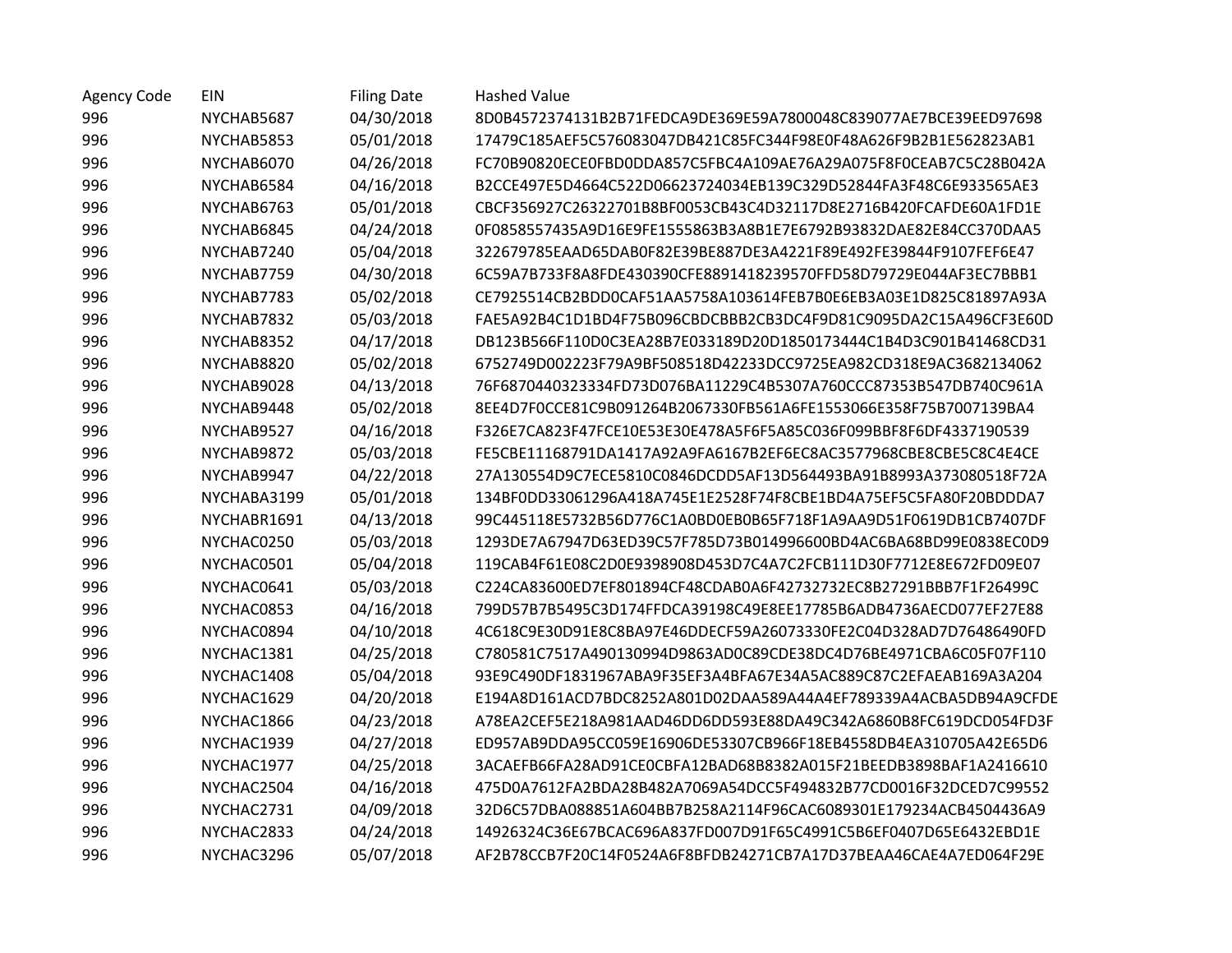| <b>Agency Code</b> | EIN         | <b>Filing Date</b> | <b>Hashed Value</b>                                              |
|--------------------|-------------|--------------------|------------------------------------------------------------------|
| 996                | NYCHAC3443  | 04/09/2018         | 2C37AC5A6C46ED8AA5F822818AA09438BDEF7437C75B05F36A9CEC9C81241EF7 |
| 996                | NYCHAC3793  | 04/26/2018         | 98B1988584B63F01E4E32B2FF3E312B56E2292A84DF598C36322B8A66F819379 |
| 996                | NYCHAC4078  | 04/25/2018         | 49F188938E48E70FEC74BAC957FCE4A1DD2641428C3900E1A474F36D53F368E3 |
| 996                | NYCHAC4343  | 05/01/2018         | 4C2D7F22398E73F7032CD4DE2657B120CD73394EE5D93323A5F22BBBA7703C5F |
| 996                | NYCHAC4686  | 04/10/2018         | 0FCF0E5AA253150D08ABA0EBCCE6AAE5BDCC62E4047FE5E0BBBFCF6E8EB0B1B1 |
| 996                | NYCHAC4765  | 04/29/2018         | 5A64ABED6D69A9F43F91C9B30169DC44990CD6FD1DFA9F834B67D94B6F514D38 |
| 996                | NYCHAC4896  | 04/23/2018         | 1F00A456A4D1124CC6CDBEF3098211ADCE9B207B4491B75C60FAC6C69ED6C652 |
| 996                | NYCHAC5284  | 04/30/2018         | 3A7A29957D5B81988F6DBF9C7819C655F3E499FABFFA5026650BBB1C8298B881 |
| 996                | NYCHAC5328  | 04/27/2018         | 9F96843A3C3948D795A079DDB14AD0740A9261B473FD2E2940B7457CF3CA9B3F |
| 996                | NYCHAC5352  | 04/25/2018         | 299791FA266B8E8D8471AA7C11DE776BED69119EC19F0AC44E11F327290932EC |
| 996                | NYCHAC5793  | 04/20/2018         | FF30ADAABAF093A7A4FB8EEC3284D724725152E0FAE55BB098A4ADBEAB883905 |
| 996                | NYCHAC6111  | 04/15/2018         | 9EECB5BC55E7EA33326A4667FC63389E5885080F355BE60C101021A829459E54 |
| 996                | NYCHAC6926  | 05/03/2018         | 713AB87230031BD8C16A3E5A49FB86613B9FEDF70A33E7E8B2493309BAABD35A |
| 996                | NYCHAC7124  | 05/03/2018         | 1AF7171A8ED7DF8D0CBF996A5548BB8262D1694D187CFB5539EC3CC549722352 |
| 996                | NYCHAC7349  | 04/09/2018         | A0D69A43DD76BE58C9A85F8DF7F0E027A413FD1AB48C5117117230146A6F833E |
| 996                | NYCHAC7379  | 01/25/2018         | B8CB0405BBAE402526260331F941E440A52BF17C98C35D44523EAD1AD8CA1DBE |
| 996                | NYCHAC7555  | 08/27/2018         | 87A3BA105C04B6A1195BF3825DC3F0AE667D40257F6D1CBB92A4F08C815A961B |
| 996                | NYCHAC7879  | 04/28/2018         | 8B6A44CC33F7E9496F472623D5D9D93A7F5213285927BCA1E56DE47E8F49AEB9 |
| 996                | NYCHAC7905  | 04/12/2018         | E92413BA14D6FD41BD550BCF27629F82F0641F023CC89F6E3A3790E95E717E61 |
| 996                | NYCHAC8213  | 05/03/2018         | 0CD3CDAF669FA4CAA944349CA8BD1E22126A7AE1D27335117E600D4DA9CB1D2D |
| 996                | NYCHAC8303  | 04/09/2018         | 8F3143DB77921605B810FD9BE8C3FAFE955DDF21C3940A49C00EAB5F54629A10 |
| 996                | NYCHAC8821  | 04/18/2018         | 555EBAFCAF94CF71C59E7C887E026C23D5E9E4BA255BE9512E8062AEF17D3DC4 |
| 996                | NYCHAC8822  | 04/25/2018         | B1879A2D9E03FCADEBD51A3A839426D8A320E1C5EDB4E1313D30E23331B8310D |
| 996                | NYCHAC8886  | 05/03/2018         | B532341C8BE53B06FAC31D38C280DDCB03B57ED690C167D4D9B84BFB9BAA39A8 |
| 996                | NYCHAC8908  | 04/30/2018         | 343623FBBD8AEEB28F85FCBB7BFD22DA06F10FE79135954E43D4F2780066B65A |
| 996                | NYCHAC9035  | 04/17/2018         | COC5109BAA68E80679EA59E4F31B879AB11E13C5F7518805F8001C1A15DFC430 |
| 996                | NYCHAC9244  | 04/20/2018         | 660270FA1659B6C92F7B288CDDED28CE1D993BE6896A88F8D158BD06F525A838 |
| 996                | NYCHAC9575  | 04/30/2018         | C128E85A277DE8907F2009D0E7E8DE3D6A894C2F9AEA518C3B300C05EBE835A6 |
| 996                | NYCHAC9624  | 04/26/2018         | B71431495D2EB38EA132ADD5F91529AD60613E2B22F186724496B6B3313DFE15 |
| 996                | NYCHACH5932 | 05/01/2018         | 2D3AB7030927E6DF8BC3359F27B2CB6CC66DBB2294DAD3E877639A7F06C5EF3D |
| 996                | NYCHAD0141  | 05/02/2018         | 92D8344299E952C6E0AE46952B9CB6348269C522E07823E057F7E1ADA20E6483 |
| 996                | NYCHAD0384  | 05/08/2018         | 9B2471617FAF717216E2326CCCD75CE709737F09D7FC42BA9018B20ED82A919D |
| 996                | NYCHAD0668  | 05/03/2018         | 521874BE25A56A0D021A23AFB35D722368CFBFDE04D881E30FD8CD847CAC0803 |
| 996                | NYCHAD1278  | 04/21/2018         | 1E4266693EF3D6BAC60F9999F5833A24708F57BEB070FD6B78A6D4B70D49F41B |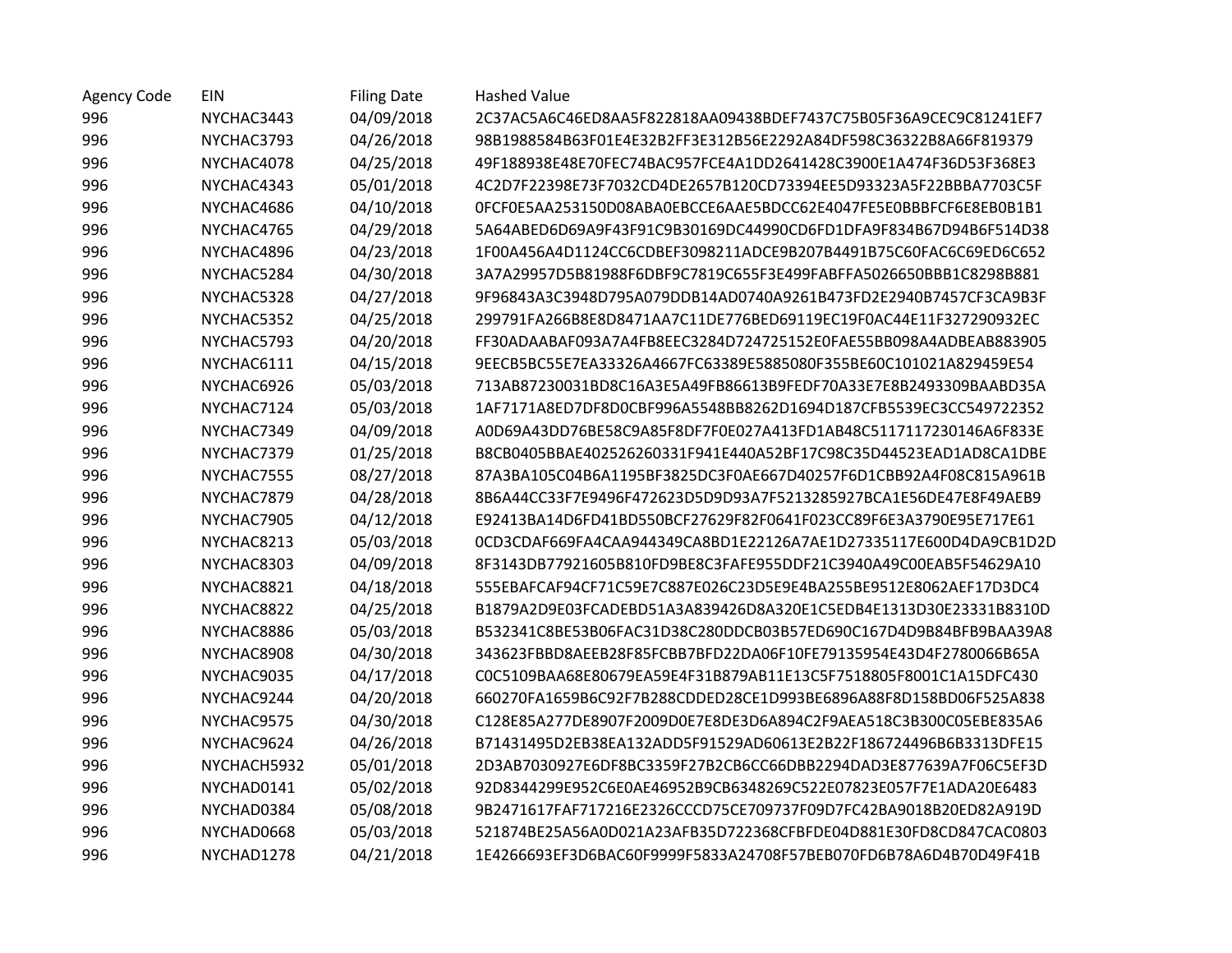| <b>Agency Code</b> | EIN        | <b>Filing Date</b> | <b>Hashed Value</b>                                              |
|--------------------|------------|--------------------|------------------------------------------------------------------|
| 996                | NYCHAD1639 | 04/23/2018         | B661ECEA640AFFCEEFF51C681A2FFF1469EE0AE89CF83AA8F78E8DF4EAEE1B77 |
| 996                | NYCHAD1641 | 05/03/2018         | D6AC0B6198FB2FCF96085C9394074ADC987ECF696D31CE1E3C8B208EFC02F268 |
| 996                | NYCHAD2488 | 07/20/2018         | ED2846DFF6B85D7361A833D0D0F60B042363CEEBD7B3AE0B34E102F13AE617F5 |
| 996                | NYCHAD2829 | 05/02/2018         | C88380D0D12CBD0504AD9956ECF0D88411F354AC68A9B8A0F049F4EBA390F898 |
| 996                | NYCHAD3066 | 04/20/2018         | BD2AB1FE0805CCAED2E120D74D6D3211E2DDDDEC0CB309437B6170D7A6B2873B |
| 996                | NYCHAD3142 | 04/23/2018         | F5C8B411FFCAE095E3E31FD8E4552786FF313817E654826FA16118CD8A86E9A2 |
| 996                | NYCHAD3183 | 04/19/2018         | 05A0B80FC5D0608D3562174A880D977E93933ED617E84A0C8793DE0E64CF279A |
| 996                | NYCHAD3234 | 04/12/2018         | D43A0341EDE5964117578AFA6909EFEE64CC855144B23D607865C9CFA49D1345 |
| 996                | NYCHAD3403 | 04/26/2018         | 74D2117D9C6E8197A83478DE7D19A7B34BA8023B83E49994CCC036D518B8C80A |
| 996                | NYCHAD3587 | 04/18/2018         | A7B310A6F006218E7E5E43BEB724D6248A67F19FF92D693CC7F205CBA10336E1 |
| 996                | NYCHAD3756 | 04/16/2018         | 06F1757F143A90EB5A3C23A7D3EE469A4F0D23B8867EA3D5CA5FBC1DCA7D5A2C |
| 996                | NYCHAD3784 | 05/03/2018         | 0F9CF39E91F14D408C89AAC59C91583300AB2F7A38A644D241D90330985CD96E |
| 996                | NYCHAD3820 | 05/03/2018         | A35183E8E2D51A2BDE0E079C1F796548D8E6B82C377AF827E4BBB8C9E252AE9  |
| 996                | NYCHAD4083 | 05/03/2018         | B1BB619BE0D3691B6BAD835737C7F87EADBC61843E5BFCB50C88A8F005A8D327 |
| 996                | NYCHAD4591 | 04/30/2018         | 93186CD284768A52A1EEF112531F75F5C2A1A16A67CC7B6614B7790F5FEE4D3F |
| 996                | NYCHAD4793 | 04/30/2018         | F320652FA7630706949F36B1C515166FB50BA4D8B0AE2EC69B46630CF7DEE7B3 |
| 996                | NYCHAD5619 | 04/17/2018         | 53F7A024B4297DB7BC5468F70898E275A31A22D658622E32EBFAF82EA376B778 |
| 996                | NYCHAD6058 | 04/17/2018         | C456C4F563EE56B0CAAB3065567C366EA7F9C89F79997B02D2DE52133C6B298D |
| 996                | NYCHAD6206 | 04/30/2018         | DB57601FDCA9AAC7ADC4AAD36B87A99067D134CE5A0254795701ADA066EE28C3 |
| 996                | NYCHAD6433 | 05/02/2018         | 174845441DB625EA4DB3916163EFDE150B01E26072FE83D0BDAAE52AC718C80B |
| 996                | NYCHAD6614 | 01/30/2018         | 02793B859720B7963B56FDEB28C381AB8E068EE5A79C90E9E4AC071ED91A4D0C |
| 996                | NYCHAD6662 | 04/13/2018         | 7D556F318252FC789879E43A83DD50EE9313120523C45924B585087C4F9AF9A6 |
| 996                | NYCHAD6902 | 04/11/2018         | 931D608206E6535C4DBD7C042B1338D3F9DA5547A107ABBDE3F2B937481E0A81 |
| 996                | NYCHAD7103 | 05/01/2018         | AFDD8DCB6CD474B4346995B59CB6CD2200E301F2B05E8CCE6A2C17964465CF06 |
| 996                | NYCHAD7401 | 04/25/2018         | 2FB638C708B8F37FBD80448F10B47F990E36CB813AA32456682D39686395FBAA |
| 996                | NYCHAD7451 | 04/19/2018         | 8EB57367F84484899D4935A6D7E57D2F54D7C450ED3027B7A14449E453CB88B9 |
| 996                | NYCHAD7860 | 04/29/2018         | E3C1F07EF86D53A7303E91E8068FF5EE82F805FC9CDD4A222012790E1B1C682C |
| 996                | NYCHAD7918 | 05/03/2018         | C8312D4D4FADC0A5C0192942D126EA53162B8CA884745A623B6D9BEFA8F41569 |
| 996                | NYCHAD8018 | 05/02/2018         | EA9F4BE1E2587AA7D3B8800838C2BB8892ED63CDDB0D1D177C763BD795D47343 |
| 996                | NYCHAD8522 | 04/27/2018         | 11DAF5B4AEBF26037D70A3A61BCE7FE82889E529528981CD41E1B58D6453EE83 |
| 996                | NYCHAD8934 | 08/03/2018         | 0286B5DB2715D6307FF46BF7F533679A8F11348AD666B33FBEAAB484D0EB1D09 |
| 996                | NYCHAD9162 | 04/27/2018         | 78BA470F7EDF96521F19ADFBFD3EB0C7FE3E965B103C09FF2A67E4D234FE39A6 |
| 996                | NYCHAD9299 | 04/24/2018         | C4C3FF95819FA324B7E0E5C82F1AD34FF2307B289C438F5D402BC3D6CC916DC6 |
| 996                | NYCHAD9451 | 04/15/2018         | AE44D58DCF36ADBFDEB3FA8BA251FAB01F492D57AA000AC91DB105D09F6B5EDF |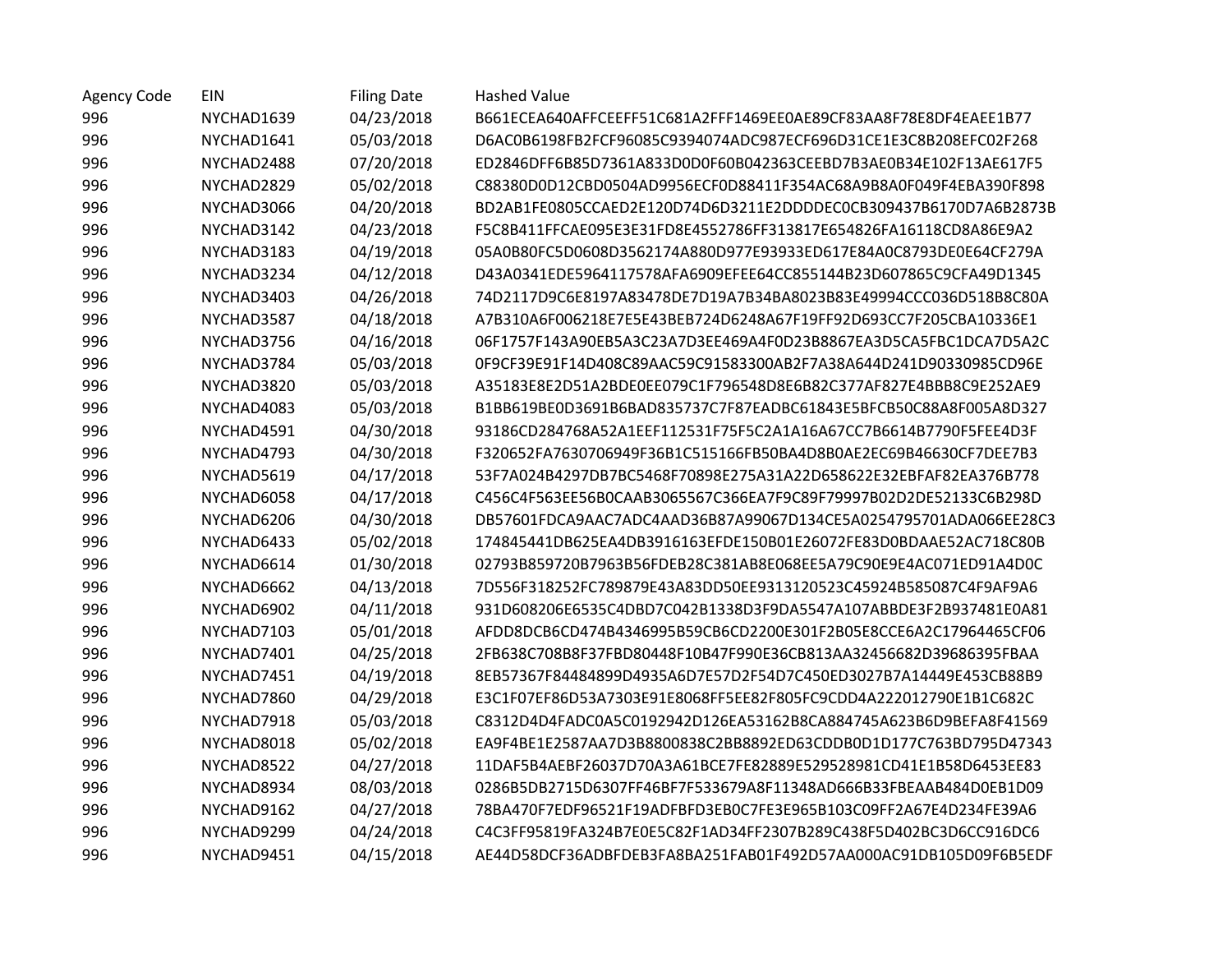| <b>Agency Code</b> | EIN        | <b>Filing Date</b> | <b>Hashed Value</b>                                              |
|--------------------|------------|--------------------|------------------------------------------------------------------|
| 996                | NYCHAD9615 | 05/01/2018         | 49B0F2447BE3F2087135A20B3096E8A81ED8DC7C207BC3EF4CB9F9FD44363556 |
| 996                | NYCHAE0008 | 04/20/2018         | C888DDB051D06BF581320644409B502546905F33377B562F3EBFD2A41EE7E568 |
| 996                | NYCHAE0265 | 04/24/2018         | C6361C6D8D08826CC21E4909D94D0C2D57E3952548893652E33F816C46DCC65B |
| 996                | NYCHAE0847 | 05/02/2018         | 3749152ADF9AE1F2A68EAC184A88A15B6F7446B519A49C73481514F7005A0AB2 |
| 996                | NYCHAE0873 | 04/16/2018         | FB1BB783E9E1A2DD22CE32BEACC3B53AD8AE70BFE95D285D64A0068FF2DE2DB1 |
| 996                | NYCHAE2747 | 05/01/2018         | F6E8096B37BD477CFCDC1C0ADF01FD27FD6CF3301CAD89C9CD122C05B34F7704 |
| 996                | NYCHAE4795 | 04/16/2018         | 25D12735023E4709FE6338F6990FBB94986B7EDC8E509DA56D3FCC9A9A3B2016 |
| 996                | NYCHAE5285 | 04/19/2018         | 33186D830AC8175B3428BA3E470962C4EBCC60B7CC9B7B35CE470480FD3A5F82 |
| 996                | NYCHAE5860 | 05/03/2018         | 0E99DB370E25E607A5477C8FF64842ADEC8F90E0E43AD86D37EC8CA0CF60316D |
| 996                | NYCHAE6362 | 05/02/2018         | 2CF7F34E535100F0A54FE676B8225EFCC333D9CAEF616E13C220787EF6605BA1 |
| 996                | NYCHAE7902 | 04/23/2018         | 8BA36A829CEDE812265C376B258C8CC3BF1AF21E87704AF3F9174371C6D8B6F6 |
| 996                | NYCHAE8052 | 05/03/2018         | A2B55FDEE36160AF33603051352C262E47BEFA3D5A97D84AD362239B82B769B6 |
| 996                | NYCHAE8616 | 05/02/2018         | 7741A46B8094222F25FF6B74332D8C961BFDBC74904968FD9F419DD25EF6C9BA |
| 996                | NYCHAE8912 | 05/02/2018         | DDDFC8ABD74B6E979E0CFBC06324093BFC5CB3B3E3D5AE4AC5AC31FBC3EF2827 |
| 996                | NYCHAF0031 | 05/07/2018         | 599BDC41F6C8F682B736BBCDC009408A96D6FD51F80A85DC95B2B1F175E9BE51 |
| 996                | NYCHAF0083 | 05/02/2018         | 3BE68D21E8028F2C4A17EC216A2A68526ACEA3D0A63AD9CFF5043C89574B6AE7 |
| 996                | NYCHAF0996 | 05/02/2018         | 7030F1D81ED1795BB1F40F9B4323198C361BF10A329D37A91F94255D70555C85 |
| 996                | NYCHAF1075 | 05/04/2018         | BCACABA043783A643A84D7B3896C361401570C758E3489569AD75E15F765F942 |
| 996                | NYCHAF1111 | 04/12/2018         | 9E60BA0C35499212960CF280E4128EF740214790071F0985534F1655A6BE47A9 |
| 996                | NYCHAF1193 | 05/07/2018         | 22038D6A0A74BDE1C9E5A4C6445ABAA833ACFE524A72B511BED35CD624FB5141 |
| 996                | NYCHAF1521 | 04/30/2018         | 8204FFEF959B09E2A09FED1B460CA6322A6E97A619CA858C0B9CC6BB4BF4C1E8 |
| 996                | NYCHAF1560 | 04/10/2018         | 1E95C18844EAD7A07C9AAC3267F87BD679BBD6EB8F15B39888D8808301214469 |
| 996                | NYCHAF2150 | 05/02/2018         | 242BF4211E12B8C04F5423A56805E2F7D83BB7DCF57E57C742D8C54719084A84 |
| 996                | NYCHAF2441 | 04/27/2018         | D797DA60DAF110C10A6BE6317010454E89077831B7707E7D7F43B66C1AA23703 |
| 996                | NYCHAF2838 | 05/03/2018         | 6E7908185061777D0BAE9D677BCF5ECAAFE05D725BA62CB9141A64FE8C7A5204 |
| 996                | NYCHAF3436 | 04/19/2018         | 3C2E1E55021B4DE8E3DFEF1FBA660040101368A0F02F4FF43B6B0AE2337045A8 |
| 996                | NYCHAF3847 | 04/17/2018         | B8218CE4275CB8FC44C0BD5DACFF56CC0B001A9DB0DF56E26217591B6ADFE86F |
| 996                | NYCHAF4175 | 04/20/2018         | A72FB20CF2CA033E14B85B7D4E94BEBB2BA944BA5E886839B9B8347DA9B85D62 |
| 996                | NYCHAF4527 | 05/02/2018         | 3BEE42583E8555847E79E60374BAF81369B2F7AFEA99522D37F36846A2CB9BA0 |
| 996                | NYCHAF5374 | 04/13/2018         | E28DB67D5F2C17903B6A0C4CA40F5B82623FCC14304A48AC70CB8E8A064EE1F5 |
| 996                | NYCHAF5419 | 04/15/2018         | 1EB0F2E2F65482A267669839EF713105AF71D42078F6C4056A2DF71AE081CC62 |
| 996                | NYCHAF5998 | 04/16/2018         | A5CBD170697251E6F37CECE31A27910347B6B861F35198235CF08115AE14C6D9 |
| 996                | NYCHAF7476 | 04/30/2018         | 345448143FB785330EA674A6E4A676D893E3173183E7547E512B81F30980E37E |
| 996                | NYCHAF7999 | 05/03/2018         | A7C5DA0D577C0356ABFB7304B73AB647CDC254272D23310D334C4E525979D4D9 |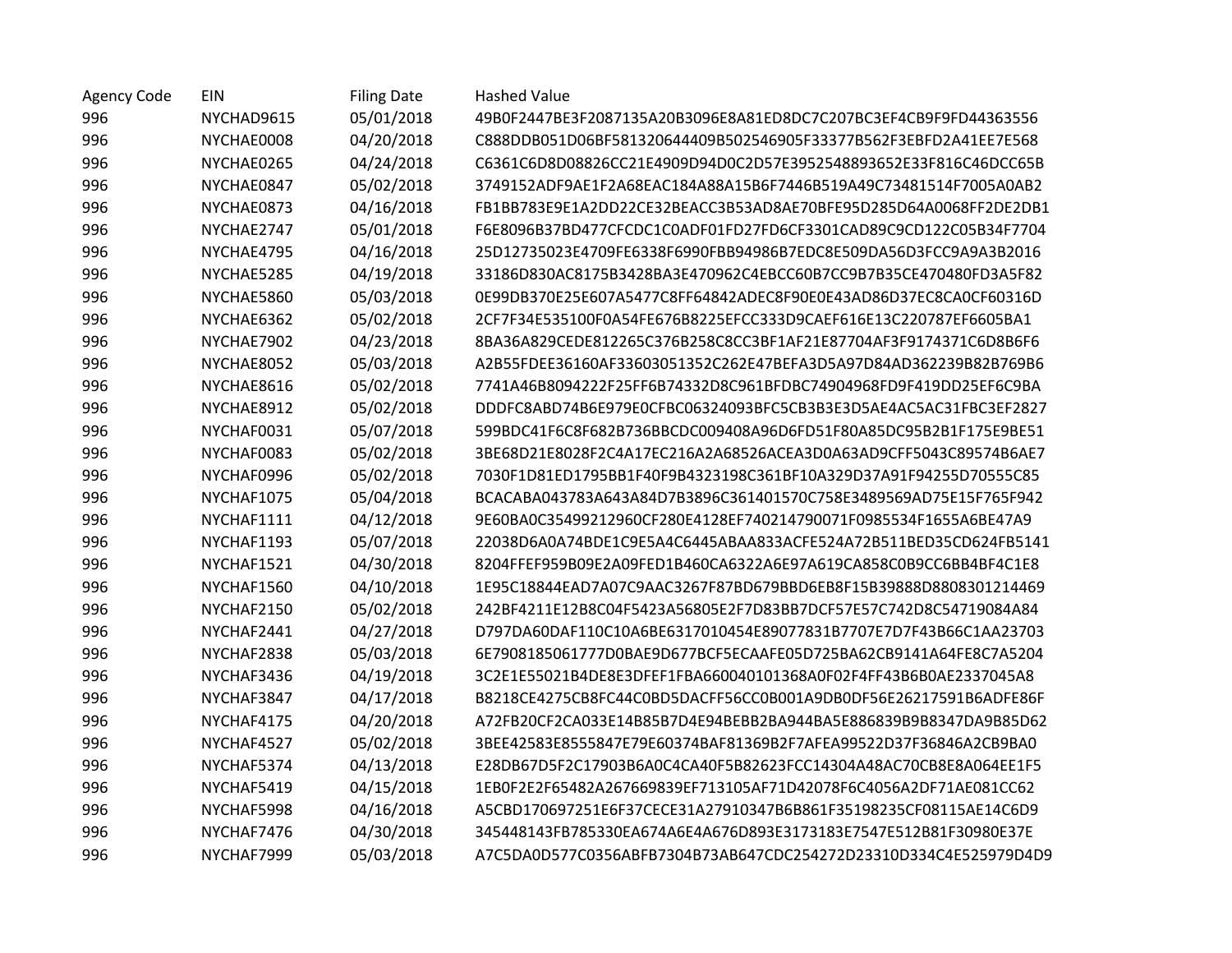| <b>Agency Code</b> | EIN        | <b>Filing Date</b> | <b>Hashed Value</b>                                              |
|--------------------|------------|--------------------|------------------------------------------------------------------|
| 996                | NYCHAF8872 | 04/17/2018         | 76EFA34B96C74537711D30B668F2CAD0C1F07640AB5C17D7A60F05E0D0CCD700 |
| 996                | NYCHAF9119 | 04/24/2018         | 5C739D61FFB36861BE9FF520E3A01307C9D184A9B1FDEA89ED815AC43DF0F57E |
| 996                | NYCHAF9577 | 04/12/2018         | 12CE997EC1EF5E0440CB163B746928D8FBC36ADF8C9E446FA3EF4B27BAA30082 |
| 996                | NYCHAF9981 | 04/30/2018         | 6CFD416A980099E9D4D1AE74EC5EF80EBCBD1ABCCCA58FCF16455C47879F54B8 |
| 996                | NYCHAG0117 | 04/13/2018         | CA6437C710DB999519AD5EE3C04DB62A58F79C0670AA436E72B099F6D836A5F0 |
| 996                | NYCHAG0159 | 04/15/2018         | C5CE767D57B4C43F4F8EBB7A49F3E90A245E7E3058EFD7458B75E35E87A7EC43 |
| 996                | NYCHAG0200 | 05/02/2018         | D923787A17FA3B5A325BBCFF975EF3FACEE503B34DF8F8001006B65457E29396 |
| 996                | NYCHAG0852 | 04/22/2018         | B0BA87D064D9C3CCEE91C98EFE3DA6342912810478F6AC568B4014407384BE25 |
| 996                | NYCHAG1041 | 04/20/2018         | 35D3D394A55B56D3A1A33E93E687857A3B86DF15134EE365F095CD2501CD9D73 |
| 996                | NYCHAG1650 | 04/30/2018         | 46314619D9871A100699B1426575822E45DF65A9751C947800FE84B0FB649E8F |
| 996                | NYCHAG1735 | 04/18/2018         | 214A1BBB7378F703725A8EA8D97891B76882A91AA3724DB4436650A45477FF87 |
| 996                | NYCHAG1814 | 05/04/2018         | 59BFA25BEF68CFCA8100535D888824906B3A9667F8C343E7C84F574270902E89 |
| 996                | NYCHAG1850 | 04/18/2018         | 5B19B50C11397491F99E683161E6C3722BEE6699B5F7ACA039DA6114B900EEF2 |
| 996                | NYCHAG2075 | 04/19/2018         | 8E3C4F850EBFF4EF89D4D2FFE4ADC5D9A6B0C229269E05B980E95F47E66EEDA1 |
| 996                | NYCHAG2143 | 04/17/2018         | C77FB9D3DFA922788BDD999C146148CFE859CA5BF5E7065F06615F7CB31FE22A |
| 996                | NYCHAG2645 | 05/02/2018         | 310DB721B6E91BD4FE1D2A25678BAB2B7719D00939B902656FB5D01CCA534A06 |
| 996                | NYCHAG2656 | 04/26/2018         | F9F2C3BA5A71DE6B74ADB1C2B4ADE6CA3AC0F9780AE26F0725A4AB7F88B0C3B2 |
| 996                | NYCHAG2742 | 04/30/2018         | 2979E53033D3AAD423EABB280852D5F4F39D445383A95B7838EDF7CF66B14BD9 |
| 996                | NYCHAG3422 | 04/21/2018         | A4594FA2BFBEA7D0506488853B69044A996307E4A35759CD52F4D5C4CCC2713D |
| 996                | NYCHAG3505 | 04/23/2018         | 00B24F20F2199F566D0C836F4936CAD124037A89990D90F627133953FD2654E4 |
| 996                | NYCHAG3530 | 04/13/2018         | 62ED50F4641C3187F0941209B8DA9CAB9D22407005746B32D32630594598A44C |
| 996                | NYCHAG3601 | 04/25/2018         | CF62DC9DC44AE5CEDF892D29CB75A8D8BCB1E1E461DFBD86CBCECE43A0B21F92 |
| 996                | NYCHAG3692 | 05/02/2018         | 5F9E10C0D17FBE4D129B801F1CC5D2B2E425614919D535B3A0075C8A222710DD |
| 996                | NYCHAG3729 | 05/03/2018         | 465CF094F8C198D724850CF714A6FE0A39D9076E9A849BD869F2F3EB6FADD5F8 |
| 996                | NYCHAG3921 | 04/20/2018         | D1FC356F2467E8D21FB8EC69FEABA1B3C79DC3BC4E0C3D6209794E9DB5D5BA9E |
| 996                | NYCHAG3973 | 04/10/2018         | 04219B1F26BCC22D2E571A9CB3BCA6A18D3604D1533078632BE853E99E0A168D |
| 996                | NYCHAG4337 | 04/09/2018         | 10B08A9AC8914BC451383FC404D1EE0F0C6A1D26BB84D37E6A6593BEDA076E0E |
| 996                | NYCHAG4593 | 04/30/2018         | C0987CD2C4CA41281F59E28216C57A0BB53178E6F00977382161FED62E6EFC8C |
| 996                | NYCHAG4660 | 04/10/2018         | D9B1B40C200720AC9D1EAC56329B4611E80156D3E2E12B71903B03F71AC9A0C1 |
| 996                | NYCHAG4668 | 04/12/2018         | 96166F57D1E2FD981EFB9E503811502D654434972A282589C998A38F542CDF75 |
| 996                | NYCHAG4739 | 04/30/2018         | FA3BA383A4792B2F55A7956412725E944D7897387F3729C572BC6587FA26A5DB |
| 996                | NYCHAG5278 | 04/12/2018         | 7F6D59C7D508BA566AC3F7FEC6971DF1DE46BCCBBB9A24E5F1524F707EA05D11 |
| 996                | NYCHAG5596 | 05/03/2018         | 4AA23F733F6F78E015134DD50229F6170D81D394FDEB543267FE059DD19DFCD8 |
| 996                | NYCHAG5653 | 04/09/2018         | 198B4CE2D47A96FC07D6D19654DE12772323D62780BC4A62ACA6A618B2F76C8A |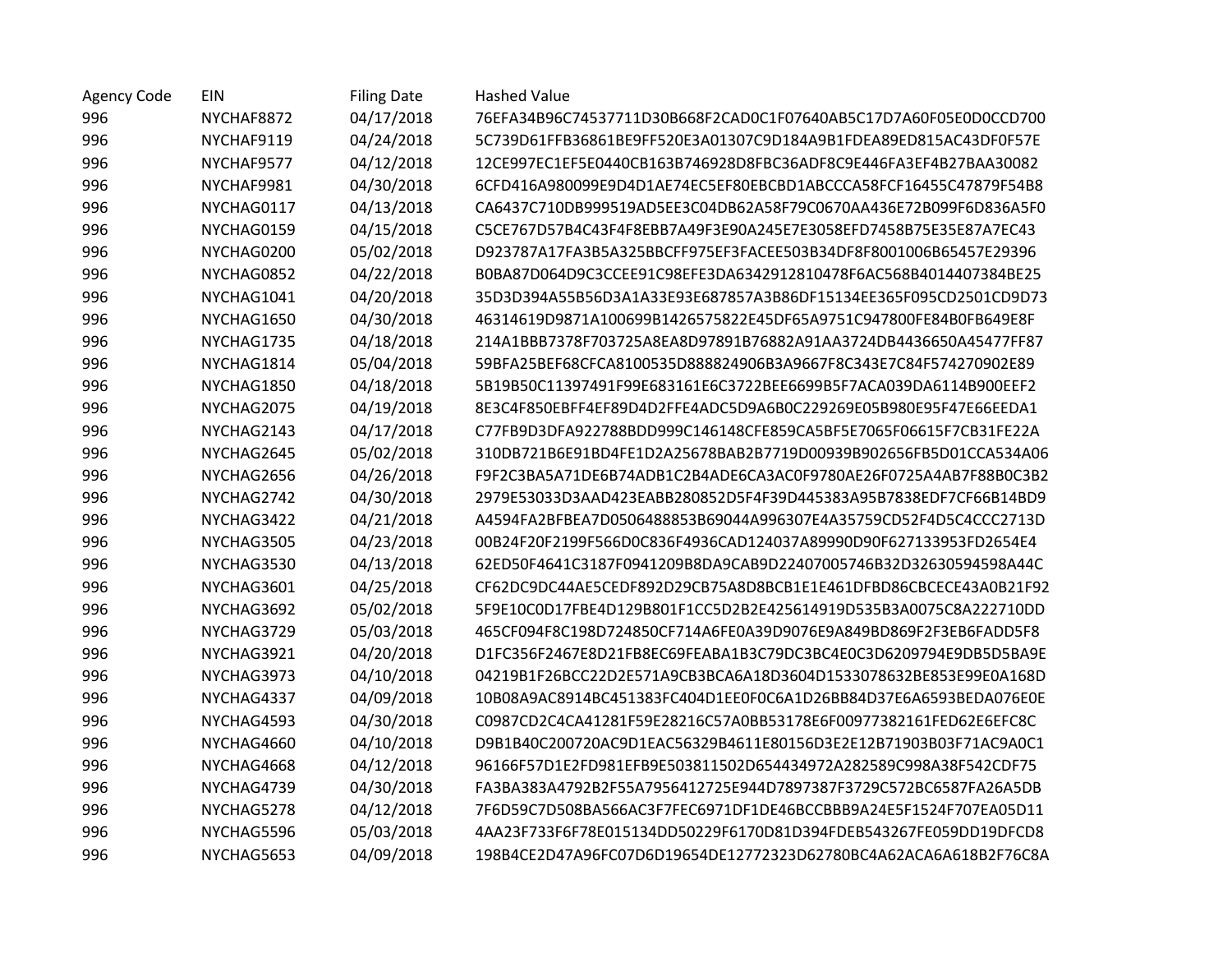| <b>Agency Code</b> | EIN        | <b>Filing Date</b> | <b>Hashed Value</b>                                              |
|--------------------|------------|--------------------|------------------------------------------------------------------|
| 996                | NYCHAG5827 | 05/08/2018         | C3B1A09A6BD4719C100A644D3C224B8DD936D4B48F61CF0102354B322A0BEF73 |
| 996                | NYCHAG6159 | 04/19/2018         | FCAFB8353D6BE41275252A974C6EDDB62861C7C0A0EA95F88E5BBBDD6AA60172 |
| 996                | NYCHAG6401 | 05/03/2018         | 1B6F708261FEB934E875730E4743D651BB54C616C42B7D3267C89549B6AC4DC3 |
| 996                | NYCHAG6556 | 04/20/2018         | 306322C717B4189A53B6B61863CB585BCF3A856BF17465AC584D65AF14171CEE |
| 996                | NYCHAG6593 | 05/02/2018         | 7B92396F8CE7C911B6A9EA9F51A2CDA31F5530269BC6E1CB900777912CBB889F |
| 996                | NYCHAG6768 | 04/18/2018         | 91D6F21D704A4CBC569248D3ABC3A07938E0568C965E7688689A56EFDA8719E5 |
| 996                | NYCHAG6774 | 05/02/2018         | EB02E5808501691DEE6378EB41AC1EFBA4EA89F39033D52F7529677CC55F18AC |
| 996                | NYCHAG7075 | 05/02/2018         | 5476054D31699AC87A14F012B328B1E3130368FB1F4232E9919252C2C11D60DA |
| 996                | NYCHAG7324 | 05/02/2018         | 40D19274C467F103E3C0E6F4B50DF2C39191C676AA71847F31964E390BBC95F1 |
| 996                | NYCHAG7370 | 04/24/2018         | 6FCF132D9C705D39DB0CD6B890CDFF3B25C32D2D4F3DEF49A784B20C2C6817EA |
| 996                | NYCHAG7471 | 05/03/2018         | 7AD79D69E1D8BBD78D8A0FADA783085929CE7769735E809D50108C7B3EF68BFA |
| 996                | NYCHAG7491 | 05/03/2018         | 88EAACDF0825A886D86E62B992F6467F18F3F30268F7623C428609151A70E5ED |
| 996                | NYCHAG7507 | 05/02/2018         | 8639E3B7332033E917B1295DEE00B316F9CA044BE7EA8638C44804F1B6070085 |
| 996                | NYCHAG7557 | 04/12/2018         | 78AB5890AE3150C03BB0B93FF6BD47E952A18C9B55EB6B75209220D29D171703 |
| 996                | NYCHAG7694 | 04/30/2018         | 1A77575F369D2FA020A651BAF725155A4DAA96141D00A92E54E3A9463D2890E0 |
| 996                | NYCHAG8019 | 04/11/2018         | 812F2D8C99F95F7CCC412840EC5B8F36074D4D0F9DBE9E1C68F4BBED55E2DC41 |
| 996                | NYCHAG8066 | 05/01/2018         | 86C3674A500FD9FAAEC56A608B23D0F7CB086BB7A5A4EE646C8C9E95193357AD |
| 996                | NYCHAG8126 | 04/12/2018         | 1FAE8C7C785402DD44E36255C5928C454055F1B6A94ADF0E97848D75470335EC |
| 996                | NYCHAG8250 | 04/11/2018         | 1B0F872091F008B7C9ECD10D6909E0F08ECFC6220831FBEB8D900AD90F3DA14C |
| 996                | NYCHAG8344 | 04/10/2018         | B8FCA835D273BC38D9D938606049FC40864BE3934068C70A84E6BCAB198952EE |
| 996                | NYCHAG9272 | 05/03/2018         | A0D8C21DDA53EBBF1E1281FEB17ECCEDD373F8426AB6BBA31F3BDDC97E701AD7 |
| 996                | NYCHAG9361 | 05/02/2018         | A873EB67C41D0A857B0AE462C3935D1BEBB2BE7E1FD916EA2F9B4F272D89F552 |
| 996                | NYCHAG9590 | 04/20/2018         | CEC57E557D97758E6CFFC2293CACBB6D61DA89E4CCFD2EF8BC3609005ED75E8B |
| 996                | NYCHAH0742 | 04/27/2018         | 21C05CE80E3BD8D91DB3773C8D572369A175FBF7AD629073ECC277210D15C816 |
| 996                | NYCHAH0795 | 04/30/2018         | 89AE2CD9FDFA683E92006DA30A3D45AD0DD35558AEB374F53D9807D1472455E6 |
| 996                | NYCHAH1040 | 05/01/2018         | 017DACD128A09354EF4D472D1D00CC97E8F3C72F30C99A5D65467051402FAAFA |
| 996                | NYCHAH1857 | 04/20/2018         | 0B5F36CC07A7C4C2DF931E4C3A43733FE09982CD91AE63B920C7007089C68CF6 |
| 996                | NYCHAH2211 | 04/30/2018         | 81B18A68EA1DE4959E9D7E4F1E9B5DE04A20AED5B48DED8A1F4CC859A7CE7D50 |
| 996                | NYCHAH2777 | 04/27/2018         | 5642243A21BD6998DFE9FA9A92A0EB9B7D94634103ACFF9AFEE38DC40F1CB690 |
| 996                | NYCHAH3597 | 05/02/2018         | 36BBB3CA7D6B2329C0A4D76821B247F7AB001BA459F6AA4D6E02531C272FB20E |
| 996                | NYCHAH3936 | 04/27/2018         | 330E56D2AEEB49E84BFB3ED9063EC049FEC3F6CA64EC6F990A119F5E319EDBD4 |
| 996                | NYCHAH3941 | 05/01/2018         | 6D643F152F666F427FD6AAF0923D8D1CC673877134F94A2FF739C7C3AB5448F6 |
| 996                | NYCHAH4021 | 04/11/2018         | 7092877F0E9CF80B145BE05E402C1E473F4CC6F902AF10CF9E9FC49D5E4494C0 |
| 996                | NYCHAH4329 | 04/27/2018         | AB495A578E3C8E53FF37ED1EE48D90191BD39B1E8ACA69AA1EB6A79FA31C4247 |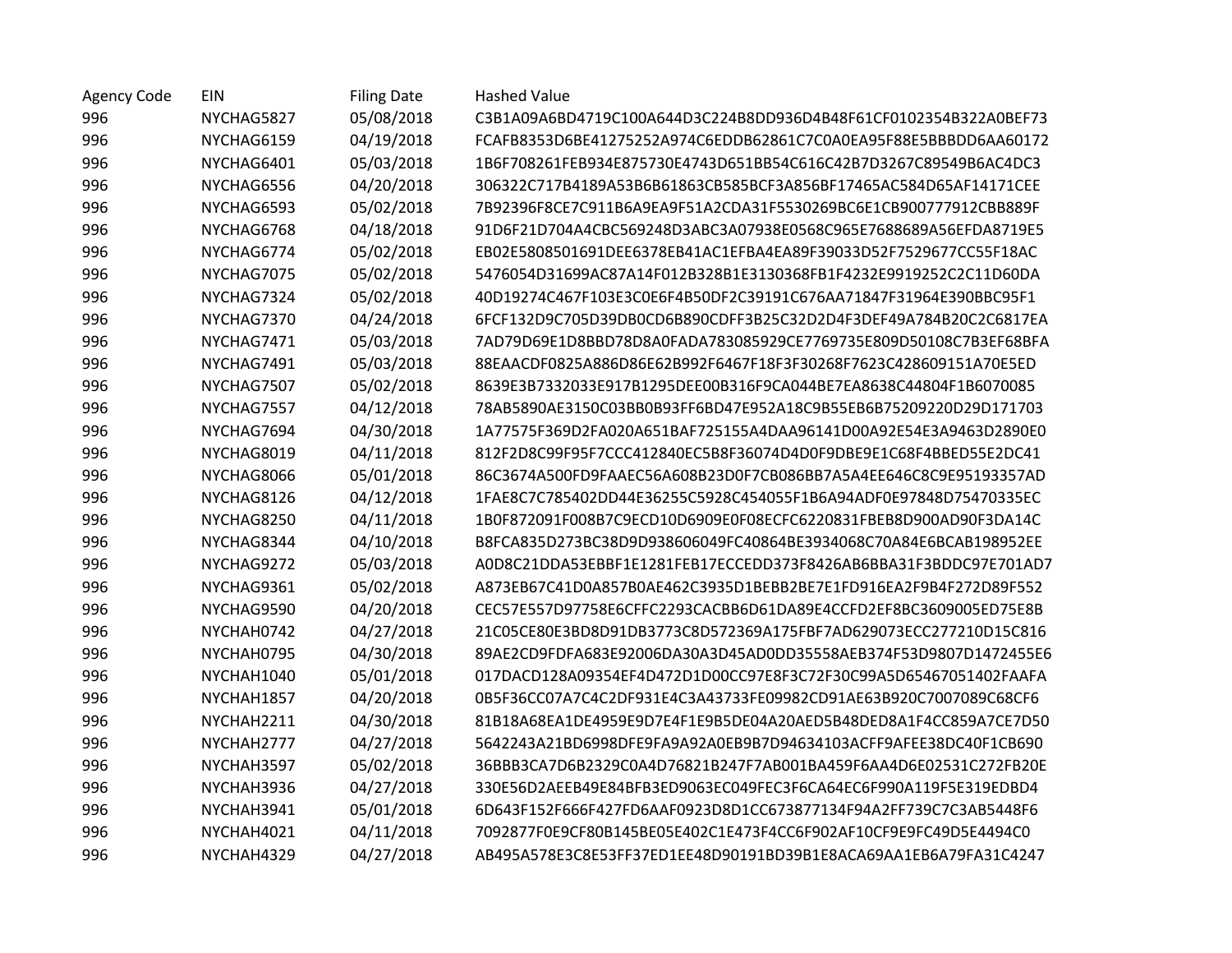| Agency Code | EIN         | <b>Filing Date</b> | <b>Hashed Value</b>                                              |
|-------------|-------------|--------------------|------------------------------------------------------------------|
| 996         | NYCHAH4697  | 05/04/2018         | 59F4F6F791430B21AFD98F997E5BCF43EF2D56DBB2C4C113E810C90F5B2E6926 |
| 996         | NYCHAH5198  | 05/02/2018         | F42314025351AD31CE4A30B9EC126B7C4E875B9ABB0E04970E2A6B2497CAC2C6 |
| 996         | NYCHAH5297  | 04/16/2018         | B440E9A0CE7DA9458F15320E0B3016D8D16C063244D97331A071A945FA566516 |
| 996         | NYCHAH5617  | 05/03/2018         | BDBAE190E04C6BEE9946E55E00DAA71CB22EDFB63FF9177A9D86B1D3FBD8D0AF |
| 996         | NYCHAH6251  | 04/23/2018         | 442FE2C4C56BFF62DF6A403E8B1CB58BE6E65A3226C81093C444841C8061496A |
| 996         | NYCHAH6261  | 05/02/2018         | 29BCE0FD5E0C37DA30ADC1324C32057CE0B476B1EE5534D6A8F3F4375294B30D |
| 996         | NYCHAH6325  | 05/01/2018         | DA9984CCC2AD91EDEC9A5888D49BE0F67D0E4E3094ABB11DC8CB05CB164B489F |
| 996         | NYCHAH6345  | 04/26/2018         | 66872865CB74EC04F1C6B5C486DF4760A68008C09B5692C596B109490A8EA6FF |
| 996         | NYCHAH6484  | 04/17/2018         | 8EA854B13F7D9DFD9A55F0B436F7D68D9495BDD8FE361901AA14DE5EA8AD6640 |
| 996         | NYCHAH6548  | 05/04/2018         | 8EFF772915D37476859E047CAA0D6CF0AB4C560EC9A073F1C5CB9F96D43BFF66 |
| 996         | NYCHAH6752  | 04/11/2018         | BE927C90D9119A266D507945BDC4B7062F9E3CB63CFB8F0BDB6FF40B2379D702 |
| 996         | NYCHAH6803  | 08/03/2018         | 43873FDF16E8187F8AC11975689C27802803B1600B8FF4E9A379FC8A6AEB38CC |
| 996         | NYCHAH6880  | 05/02/2018         | DEF4467E9822EC17294FFCA8A94F35D61B5F0ACE75BDF2F1FD5B0C08FC23A614 |
| 996         | NYCHAH6930  | 04/20/2018         | E427AF0AA1B56F566D305D5FBA4CC6F15B9DB3543EF1B2B177F03DF1473ADFD8 |
| 996         | NYCHAH6961  | 05/03/2018         | A630F391292ABEE8FA1918AD9282E8ADF663E0E9551E50E718D4AC2DA43977C6 |
| 996         | NYCHAH7387  | 04/20/2018         | 17D02526FA3D77FEC0D53B8B1FBD2519C16AC2F7967129703372758F9D301A9D |
| 996         | NYCHAH7765  | 04/19/2018         | B80DAA1807B74EBD36DCAE27BEB1A022B85366EA707F62FF04C184AC36654A3A |
| 996         | NYCHAH9332  | 05/04/2018         | E0B727D55E076A50469CC27B667554AB8E9A6CA258E6E3C5BC254AB4559CFCEE |
| 996         | NYCHAH9511  | 05/04/2018         | B74628E37AB81B2680B0169B18DB6342832EE64D69E6B92CBA270A6ECAB22D46 |
| 996         | NYCHAH9700  | 05/03/2018         | 3CA2C1144A5E4FF398EC2DF624B08D72766C4D448565385384158AFD9F084304 |
| 996         | NYCHAH9876  | 05/04/2018         | 7022FDC0560113849295C307D21714EE053604858FE4D358BD7B36A7A1C62A6C |
| 996         | NYCHAHA3597 | 04/30/2018         | 177AC97A3D3371BA417E6870CD26A010E400E2BB285E07FE6E594FAE1B3643C9 |
| 996         | NYCHAHI6484 | 05/04/2018         | 890113F271E69C51911BF38681A78BBFDA7F472468D6076302043CB7E104B412 |
| 996         | NYCHAI5395  | 04/25/2018         | D7D15F6C87133023B838754707EEE30823149BCD708877D7F16B261F55AD8874 |
| 996         | NYCHAI6976  | 04/24/2018         | 94537C025B45EBCBB9E3AEF68ACCF21504D6184BADFFEE238BCF945A6B35EC65 |
| 996         | NYCHAI9411  | 04/26/2018         | C6CA5DC6501E4C6FD4799E972B25B6A1EFE2A4D201EC96942166DA66E9548CAA |
| 996         | NYCHAJ0024  | 04/20/2018         | 270DF4D62314D214887D03BB55026D332381EFA5A88A3049D72D5FEBF83665E4 |
| 996         | NYCHAJ0560  | 04/09/2018         | DDD75BABC03A55F3B9ACC3BB92B07A2262D6A3395CA77BFC5A522FC775216E5B |
| 996         | NYCHAJ2093  | 04/12/2018         | AEF93AA67BF4F1F55FB8B208335593E3CA348B6641529FA092116D521ED823D7 |
| 996         | NYCHAJ2133  | 04/30/2018         | 0E3E4DC560DB3D70FB06DC29E3310FCACAD47A6563C56C54F48708383164425C |
| 996         | NYCHAJ2213  | 05/02/2018         | 7F2D137FA9D57E90F6DB2B6D578A951B606AB13FBE39B873561CE1E4026EE196 |
| 996         | NYCHAJ2221  | 04/13/2018         | E2562955F2A02C87AF199F0604969DF3FB3F1FB29A91BCE183308EC805564882 |
| 996         | NYCHAJ2639  | 05/02/2018         | DC97FDC566B3030B7A9E792CA5B9CF830FD48B6154B0346E1AB845832943C228 |
| 996         | NYCHAJ2912  | 05/03/2018         | 5147F3482439004357C50AD87FDCA5C4BB2A8D7A1AB6E4B21F6520A16B845DD6 |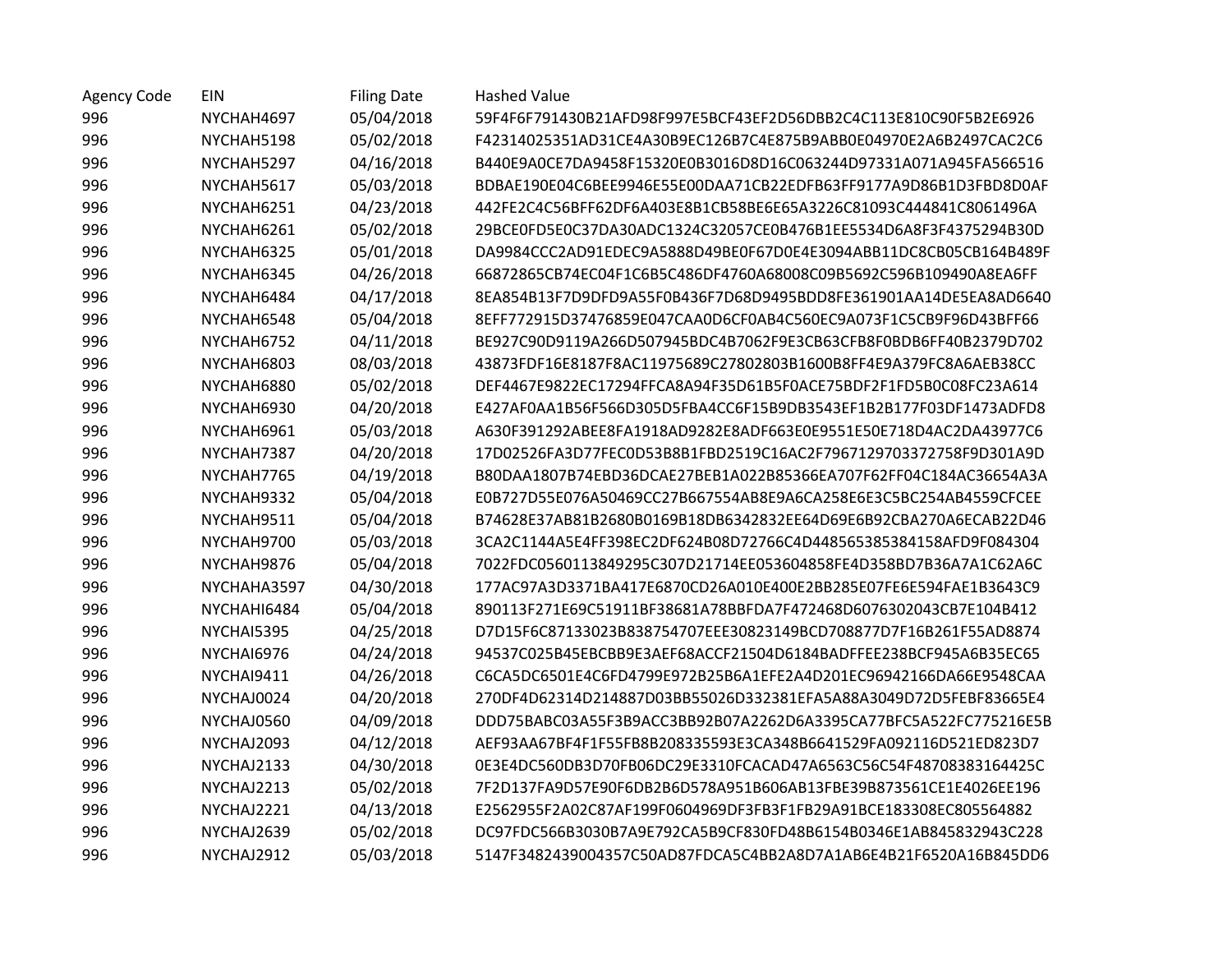| <b>Agency Code</b> | EIN        | <b>Filing Date</b> | <b>Hashed Value</b>                                              |
|--------------------|------------|--------------------|------------------------------------------------------------------|
| 996                | NYCHAJ3024 | 05/04/2018         | C26CC9709D3F6553152F98EC108F7362B23F332C9907625FAC9B7B9162635164 |
| 996                | NYCHAJ4436 | 04/20/2018         | CE77AC0FDC1CA47B0CFC33FDF258410A19CC4FD018E1A466A380C96FE56F239B |
| 996                | NYCHAJ4598 | 07/30/2018         | BAFC514EBB05BA198606987D989193CFE5096AA8C454AA2DEC77A7FB2F52C5B7 |
| 996                | NYCHAJ4667 | 04/27/2018         | 64AD7404C445DDB9E391370DE15A90C061C84FDBE5D3C1305BA4272FA277267F |
| 996                | NYCHAJ4789 | 04/23/2018         | 964239CF8D772016CEE86FE50C4A9F1CCC05942C86789B28078E4BD167D48AF6 |
| 996                | NYCHAJ4821 | 05/03/2018         | F5FA3D43BA8F686C68045F239709B76BB2F943EEC75219B55DDA544212D0672E |
| 996                | NYCHAJ4927 | 05/07/2018         | CCE8E81CA7A4CB94FE3C34AF87A9AA84A356BCF079B1728D09753E011C7A7CF9 |
| 996                | NYCHAJ5252 | 04/20/2018         | 8AE995A413245ECFDC1019AEB9D5F7640870EBAB242B01EE5880F0FC0451688D |
| 996                | NYCHAJ5506 | 05/03/2018         | ADA0C90E051B1196594083B820C8D09F5E36A170F928FBAE81BB357F9C7998B3 |
| 996                | NYCHAJ5600 | 05/03/2018         | 5F22CE5FD43DBB82D89E2409D87EFCEA28F234B76AA896A5872640FA0879E3CD |
| 996                | NYCHAJ5789 | 05/02/2018         | A1DC1B04A7BFEAF313F1FB5AB1AEBBAA89B4D4B45A118A0385A13A7E7F2E0938 |
| 996                | NYCHAJ5942 | 05/04/2018         | F86E11918A4C09EEB3F6915ACCE1FCC7D82A2ADD931CCE4192063E269F53E3FA |
| 996                | NYCHAJ6270 | 04/29/2018         | F2B9BD92382E5D19AAB344F4AB2C0072BD6BBDC36BC4B5B1F0576F711E9ED8C6 |
| 996                | NYCHAJ6385 | 05/03/2018         | 58EF099EBD7408E126E51E8D864072D67209FD7EC82D876741C095251F7B5329 |
| 996                | NYCHAJ6438 | 04/18/2018         | 7306B8A841B7959D2D3D166B130EB44D7FB7CCD1780B7981EA5BB5A83B707658 |
| 996                | NYCHAJ6735 | 04/24/2018         | E896438FD6317315F2B0E1C74855676C213E79B7D8F7B593B28E34389BF54A03 |
| 996                | NYCHAJ6886 | 04/16/2018         | 8B4C58C5265FEC7240B8F649EA9BFEDF9C00CB2B04A71770C33B999E423632A3 |
| 996                | NYCHAJ6914 | 04/15/2018         | 0FF50A10FC35FC240D2D59BC7512CB53124946DD3A455FF4AC2A8A258B390211 |
| 996                | NYCHAJ7415 | 04/13/2018         | F75FDF77C063B2EB193479CAD78B07A7F15B6BAF5C879D6847C1D70F6FBC2EA5 |
| 996                | NYCHAJ7483 | 05/04/2018         | 20012FFACF6CE98ABDB8332128063D99E690F5024F73A4F915315852368A5E6A |
| 996                | NYCHAJ7857 | 05/03/2018         | B5C7B827C64208BE2D52887EA4EAE0E1080033C2913535906C160C05DD2D362E |
| 996                | NYCHAJ8030 | 04/30/2018         | 590E24C1744D381BB3486A1D005ADF91F8261367C7FE23857A84B86481B3B7D8 |
| 996                | NYCHAJ8164 | 05/01/2018         | FFE1A4939B7A062CF27C9FE1AB1C3A78F8D3B612231BD162475CE77427F76241 |
| 996                | NYCHAJ8506 | 05/03/2018         | 641B40EEC14E9C68821EEC6969F833DB23348EC66BBA211A4DD07EC34720BAE8 |
| 996                | NYCHAJ9005 | 04/24/2018         | 7C0F5137844A34B87E183F90960158C57D8300BECEAB2772685E1FDB0D2735A7 |
| 996                | NYCHAJ9036 | 05/03/2018         | 94AD820D0B544EC092EA29070BB45D6F6070BA7D2131C9C8C62D854403AC702B |
| 996                | NYCHAJ9154 | 04/27/2018         | 07169E0E0A1AAE2FC7CEEAA9757F429E77D4B11098FC323476BA4440B0C93398 |
| 996                | NYCHAJ9286 | 05/02/2018         | 9078C44DF315DEFF1CCA5A9C7D28381F6917B14E7FAE075EA1FBAB9F875EDE64 |
| 996                | NYCHAJ9426 | 05/01/2018         | 938504088B3D196DBE32A9784035C7E63A653A5FF91CD7C53C6F01E8257390D3 |
| 996                | NYCHAJ9960 | 05/04/2018         | 4ECEC6A86E4FD58EBDB3A617C041051887B26A359D9351B9D875B369D89834EB |
| 996                | NYCHAK0062 | 04/27/2018         | 69B4BF99B22953E8BC0A947C8D81A6DB5288C338ACE06B97D7BDA069CAFCEB33 |
| 996                | NYCHAK0817 | 04/26/2018         | CBF93B1664A6AFBED84DF23EA0A177132DF3ACBEBDCB39F505E0C02C0BB18A4D |
| 996                | NYCHAK1601 | 04/10/2018         | 47BA78374F590C7FF130C9BCF2AAE39AB6F2D8624161FC3C23965D0495AB9EA7 |
| 996                | NYCHAK1906 | 04/18/2018         | CCDDE50F33F86F1C9BAB98E3624266DB9D6344B9AF590C32CEE37F7E7C99C8E0 |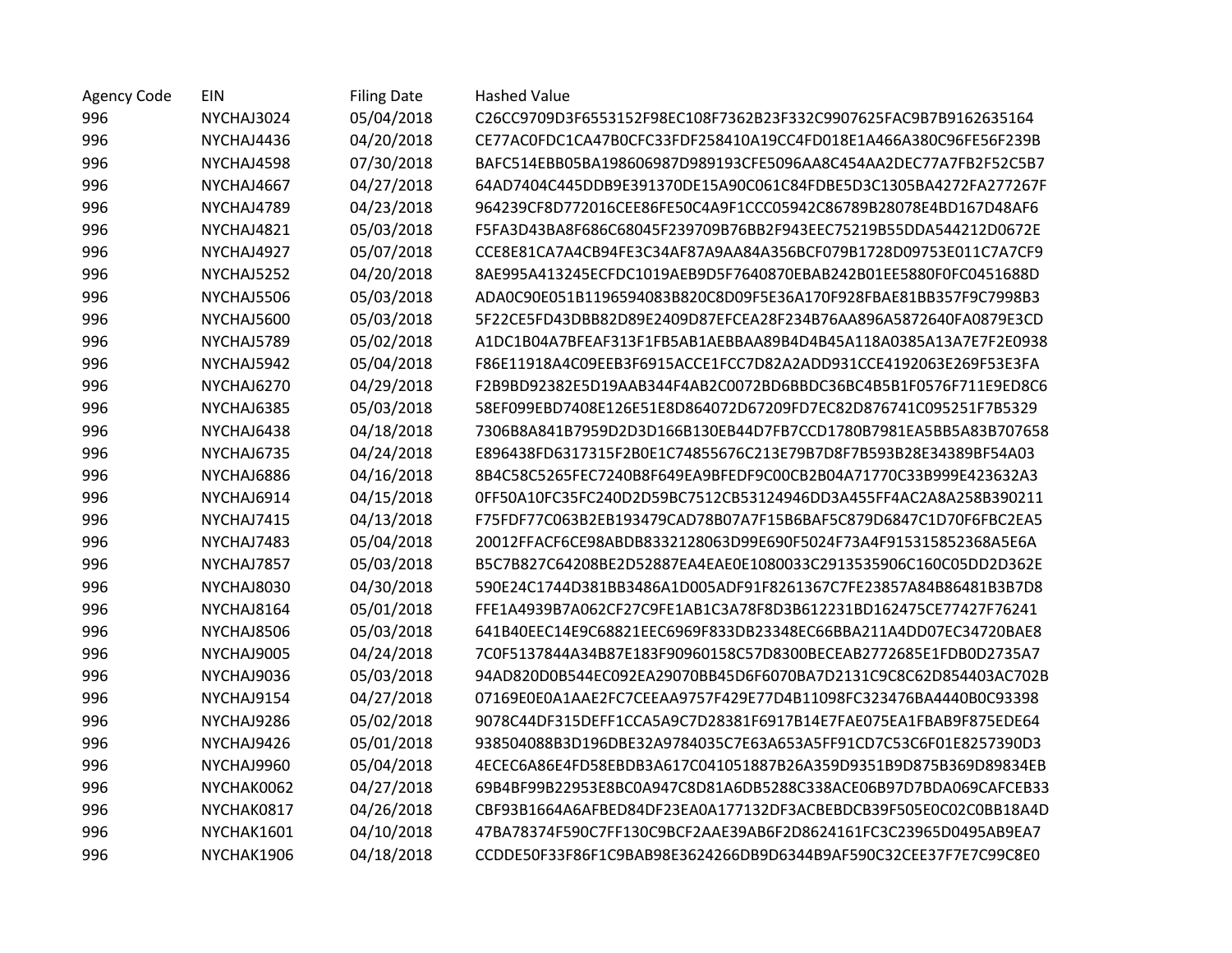| <b>Agency Code</b> | EIN         | <b>Filing Date</b> | <b>Hashed Value</b>                                              |
|--------------------|-------------|--------------------|------------------------------------------------------------------|
| 996                | NYCHAK2444  | 04/30/2018         | CC05E8619B7BB69B2DE90E5E6B72259C0A8A64851964775B39C15B1AE93A8F1E |
| 996                | NYCHAK3053  | 04/11/2018         | DE26A4395716F7CFC657AFF7B069F3C2398E8D658A14E0F72B370579132DB691 |
| 996                | NYCHAK3646  | 01/30/2018         | 5348D726EFB2521AA0EC7B77F683445BCC9927203ADE48FE1DA1CA9DB9122AC2 |
| 996                | NYCHAK3946  | 04/29/2018         | 831D42B1BCFB3AA31705AF2211CE80523152436440A6133EED5102EB35707826 |
| 996                | NYCHAK3955  | 05/04/2018         | E8EF9FAD526CBC7A42FB3A04C0953C7B95ED20425F8F8D8CC3AE4F25C5FFC7CF |
| 996                | NYCHAK4989  | 04/27/2018         | 18FC267DE192F8561C57146D07CFF1B85D7C5B7B242CD8B1F293BF8B5F4EAC9A |
| 996                | NYCHAK5431  | 04/27/2018         | CFFA11421CA4000442BC693C4829991B499E5434DA51AFFF4C7E49FBE3C3D456 |
| 996                | NYCHAK5899  | 05/02/2018         | E1482871396B1B43E465EBD108EF969D42B1A09D5D46284856A8BF8FB7254A08 |
| 996                | NYCHAK6056  | 04/15/2018         | CF0E8A6E13C1185E0319C246A03C330BDC7CB46A0DED649705AC605C8272440C |
| 996                | NYCHAK6484  | 04/11/2018         | 4379BFAA7DF5DB8B553FA299612ED93380F8873CCF4C674529392709F1104C19 |
| 996                | NYCHAK7088  | 04/30/2018         | DCF4F773C2F68B65D0785EEBA47E1231AE5A97BF8EEEA3461D0DA1428177B0A3 |
| 996                | NYCHAK7109  | 05/04/2018         | 8915E309338733EA2195B9C7C822446EC827F37FBE98B36A9D88BB3052BE45FA |
| 996                | NYCHAK7138  | 04/17/2018         | 63B6E2621CEDCB860298061D6C059410E4ADE58F75441779CB31E4B933ADCE82 |
| 996                | NYCHAK7520  | 05/01/2018         | 046E68627DD1699BDCAB6AA3302A39C876A572E79A21C2B0133FC71ABB50741F |
| 996                | NYCHAK7604  | 04/22/2018         | 92F783FDAE9BE734827F79197F7A42E8582D246B758F93B5CE8BAF83F732804D |
| 996                | NYCHAK7696  | 04/17/2018         | A1590C2034BB8AAEEFE88B8602894E424DB41DF02C06555AEAE8C696C43123D8 |
| 996                | NYCHAK7945  | 04/30/2018         | 0D3B117EC59BF8A979C9141146EC428536DADF8B3A0597BD5C350E8C4375EBFE |
| 996                | NYCHAK8139  | 05/02/2018         | C4A1CBF725F6899C50E026D4C9B689469F12797BADB740EA14814140224901F8 |
| 996                | NYCHAK8402  | 04/30/2018         | A4D6127E0E7692BF0B110451B1C11928CEEFC3BD461F07FB469297709F7ED4DC |
| 996                | NYCHAKU4688 | 04/28/2018         | C595D7B83F5AB0D1E1394893F13717CEDFC693B98CE798F9CE14579C08D1D606 |
| 996                | NYCHAL0035  | 04/09/2018         | 6ADF6CC8A5FBD7B19BBAA030BBB779CE956CE99D8AA427D35739425F8D4AD6E6 |
| 996                | NYCHAL0518  | 04/30/2018         | 8A218571D489EFB17F06B7C66E703E8246C5CA8C6661EECD2E2D324938879A40 |
| 996                | NYCHAL0874  | 04/27/2018         | 3F3DA5983009668EC14ABEBD705723F0652C18AC6488C867537F4A3ADCC02BBE |
| 996                | NYCHAL0939  | 04/12/2018         | 9E9DD43EA62B2D3430EFFA202213B9AD27D1E736983E463382FBB388D5290770 |
| 996                | NYCHAL0976  | 04/28/2018         | 4AE1442A219FFF62326D3ADCCCC121EA023D8E0E738F65115F22FB7ED9D48408 |
| 996                | NYCHAL1483  | 05/04/2018         | 563F7ABD4BA1C8027BB2BAA3F31FD49829CBF2F8D922739B594774F8FFE6B420 |
| 996                | NYCHAL1677  | 05/03/2018         | 7268B69669FFBCFEB0366E61EBEDAA21C2C5C51AA0F1CA6184EED5DA9669D76B |
| 996                | NYCHAL1903  | 05/02/2018         | B4D96170A7A4DDDE2C09E271C3731A39F84D39B2CF7AD08AF4A66126A27F5FE2 |
| 996                | NYCHAL3015  | 04/09/2018         | 7ADBFE33483B87AB18C35376C121F4DF0B4562F2895810A14F878033F5D3F4E3 |
| 996                | NYCHAL3028  | 05/03/2018         | 2E47BC22CEE6F91DEE270A11B28016A39D5142F55522FC3495E5CCCD51EB690F |
| 996                | NYCHAL3656  | 04/09/2018         | CF07C5B8632C528D097078C826EE99BADE35E40CCDFD0588C7EDE53C49301760 |
| 996                | NYCHAL3750  | 05/04/2018         | 5BA6FEFB87D00CB6F9ED3B155B451BE567D2514CCAC0A23E50958976BCC2DF80 |
| 996                | NYCHAL3891  | 05/08/2018         | 142A5B631EA05F8C2770791CB24CC006FF867B74A67C59CFD710D7698657CBF0 |
| 996                | NYCHAL4708  | 04/10/2018         | 05F6E4A31C60471483385BA0485E59A0EE16C3CF7F546D3B44A76B8C084EF1DF |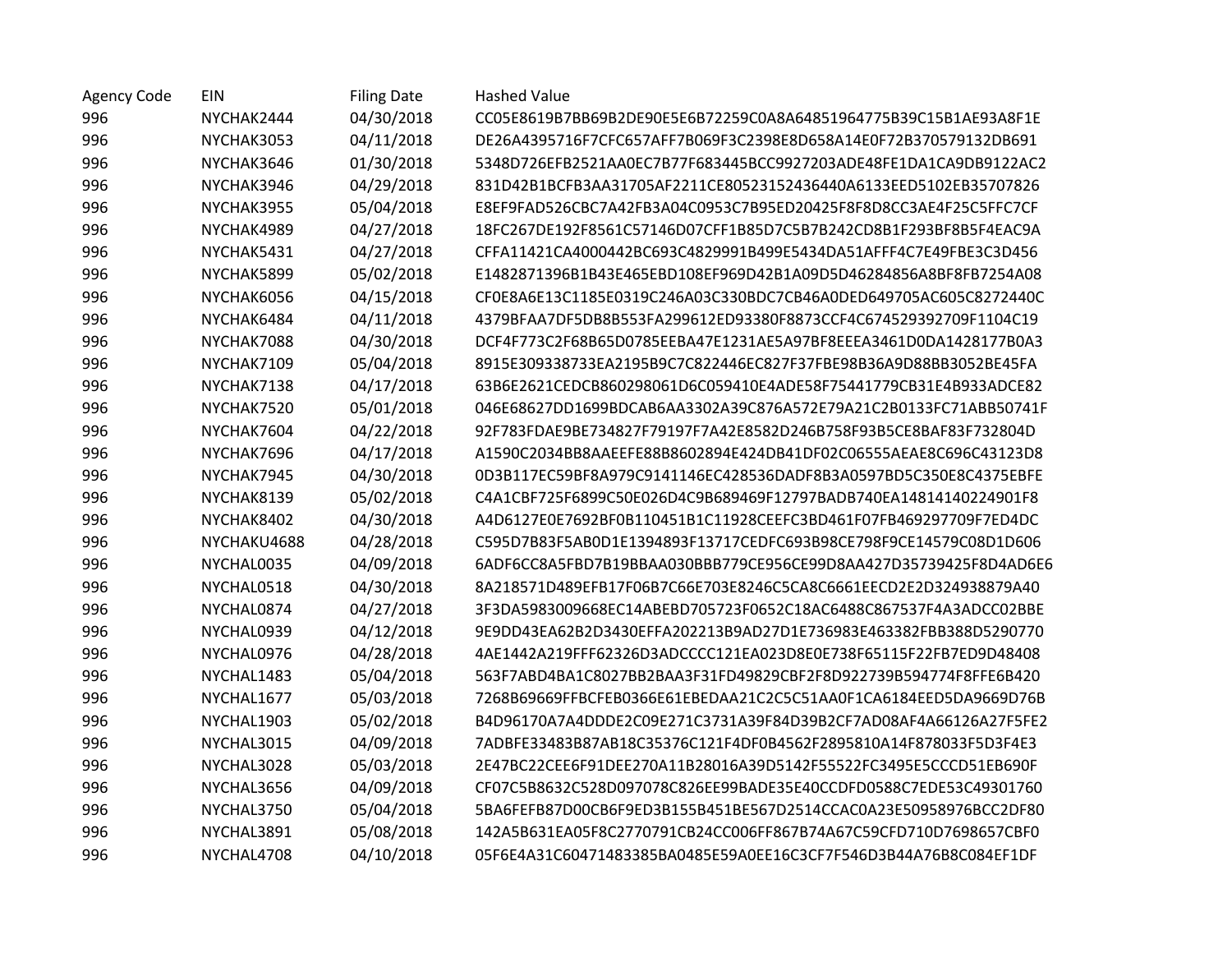| <b>Agency Code</b> | EIN        | <b>Filing Date</b> | <b>Hashed Value</b>                                              |
|--------------------|------------|--------------------|------------------------------------------------------------------|
| 996                | NYCHAL5164 | 04/30/2018         | 564A2440508F8864C706E3689309D5FB78C8FDCD3638E161EE8FE2C417053521 |
| 996                | NYCHAL5330 | 05/01/2018         | 491D92FA79E05603B3858BBA8FC3B1E9A600F175B90B2E21A7BFF4CFAD710BEA |
| 996                | NYCHAL5985 | 05/04/2018         | 36C5DF9F4D3E512DC1263862EA515E953DD306E147951C4DFF53CFCFF5F8AFC4 |
| 996                | NYCHAL6311 | 04/24/2018         | C2123147E697BE0DE71D6DED0EB176135ED78768D9E573281C5E9A6DA07F23BE |
| 996                | NYCHAL6506 | 05/03/2018         | 4ACCCAF768B34EFAB22841053B7473F1A14B75EE05EA903FA8F908A0B5DF347A |
| 996                | NYCHAL6893 | 04/29/2018         | D349CEA0191BAF1D807256E8DF3A7FCACC10342F4EA4255D936CBEE162B3A156 |
| 996                | NYCHAL7080 | 04/17/2018         | 2BC3A505DE2A111B4DEF46D354A0A13EEB43B76DEE6BA85C918EBA76BC6EBA93 |
| 996                | NYCHAL7403 | 04/27/2018         | 7F4455208DEC206B59854DAD975C6302B4401BD385C60401DC5DFBE100220770 |
| 996                | NYCHAL8226 | 05/02/2018         | 5A4A56256E79EE93CCCB501D2DF0721D58BCAEA3602D555B022EF27C11F2887C |
| 996                | NYCHAL8233 | 04/30/2018         | 4275F40EA48E3E9DA88D24FFFA4EBADFE8CFC5E6CA7BA880A2F063102CCB8BA3 |
| 996                | NYCHAL8628 | 05/04/2018         | 8A87C878C1403B2ECF361ED7B03558224DEBCE3E52A02AC684310EC7A73EE9E0 |
| 996                | NYCHAL9902 | 04/29/2018         | 6998E291AA72A1E4C671FC3A6C403DE9B352B97937D8E9B3849481A7048B6619 |
| 996                | NYCHAM0033 | 05/02/2018         | D0DA9F1E71C3293E3ECA3B0941CC7E49D84C89195AF7F43A5CF915CF4CBBF5D7 |
| 996                | NYCHAM0052 | 04/16/2018         | 9BF8ECFBB6D317C95B42D771F1205250998810D794773B8BF1D4BB734AB656D5 |
| 996                | NYCHAM0071 | 04/09/2018         | 1FF5D8AE349AF666B663207E2BD6D8412A887D2D9CAF4865B8D7649E348445E0 |
| 996                | NYCHAM0283 | 02/27/2018         | 4FC1156FD6B3D30BB6C43CFEC18D9F3C49E22501B02A4F5F40D13124A9A19FDE |
| 996                | NYCHAM0358 | 04/21/2018         | 48D5954EB69EFD846522B7E7FE60E80EA5C447473080F9F38E99D82A7593D468 |
| 996                | NYCHAM0576 | 04/24/2018         | 86E17AF6D75D0FD9EDE3A5CDEE4EBE7FD53177DB87024EF484D2D7E91F8475D7 |
| 996                | NYCHAM0639 | 05/04/2018         | 4A310B76580F2576B4FFFB54E4664628A52FAB2DF6F58F5E0050966EFB76E66A |
| 996                | NYCHAM0676 | 04/16/2018         | EA632A82C54002752807B597D47EE9F45E2E134A85258CF58993C70CCEEDD618 |
| 996                | NYCHAM0766 | 05/04/2018         | 89CC31DA9C4B5E0773631A34F465EB4E7E6F8C8D9985E3FA53DEA059A2E6AEE7 |
| 996                | NYCHAM0792 | 05/02/2018         | B075EC07D98BBE2F47EEAD578B17744BD6BF675F0951EABEA1710438971CBA89 |
| 996                | NYCHAM0811 | 04/27/2018         | C0E609108C585A5DA2659EEA288A7A3777B4D45ABB8F94645607F462F67908AF |
| 996                | NYCHAM1082 | 04/30/2018         | 535F4D5EB46F5920FC38A75552878A7D6B2CAEC27B67E17F8D1F2376AA195BF3 |
| 996                | NYCHAM1235 | 04/15/2018         | 8AC035FAD94F22A077EEB13B435C61391914C3AA5F33817F1E2266E7D436A478 |
| 996                | NYCHAM1427 | 04/16/2018         | 3E99DF30B527DD771CED939AA3E5D61EAE867060CEF0E9EABA052DD5D5055592 |
| 996                | NYCHAM1453 | 05/03/2018         | ECE90875BF01020799EC8FC995EA31CFA501AD7187CBD668DE5380835830FA69 |
| 996                | NYCHAM1516 | 04/12/2018         | D65D39A8EFC1610911F0C3869996C2DB1CA6B823B84DC76D2F93BF1708631863 |
| 996                | NYCHAM1639 | 04/19/2018         | 00A0C9B56182CFF89DC8B913D209F5523E06D37A8B7668EB8FFB1D7575016938 |
| 996                | NYCHAM1701 | 04/14/2018         | A79699F9D5E1339165FA54CE144857CC0FBAC01E4FCAFFBC32D8387B21D91FF6 |
| 996                | NYCHAM2355 | 04/24/2018         | 8355FF0BDCABD1451E13E6648BF65823569109434C22CF10538D1EF3450E5432 |
| 996                | NYCHAM2373 | 05/07/2018         | D8C48FB3DA9FE4F40D653FEEADA80445F1544C1DD5B5323215371D4FD38AD1D9 |
| 996                | NYCHAM2386 | 05/04/2018         | 024A4AE47FE329872BCA655E5F55BBF54628FD11919B74B51427CD9A92E4F0CA |
| 996                | NYCHAM2799 | 05/04/2018         | FF6A1389ED88EEB0B73A97ABB5C3707D5782A4C72391563DFDB8D07E0AA28A35 |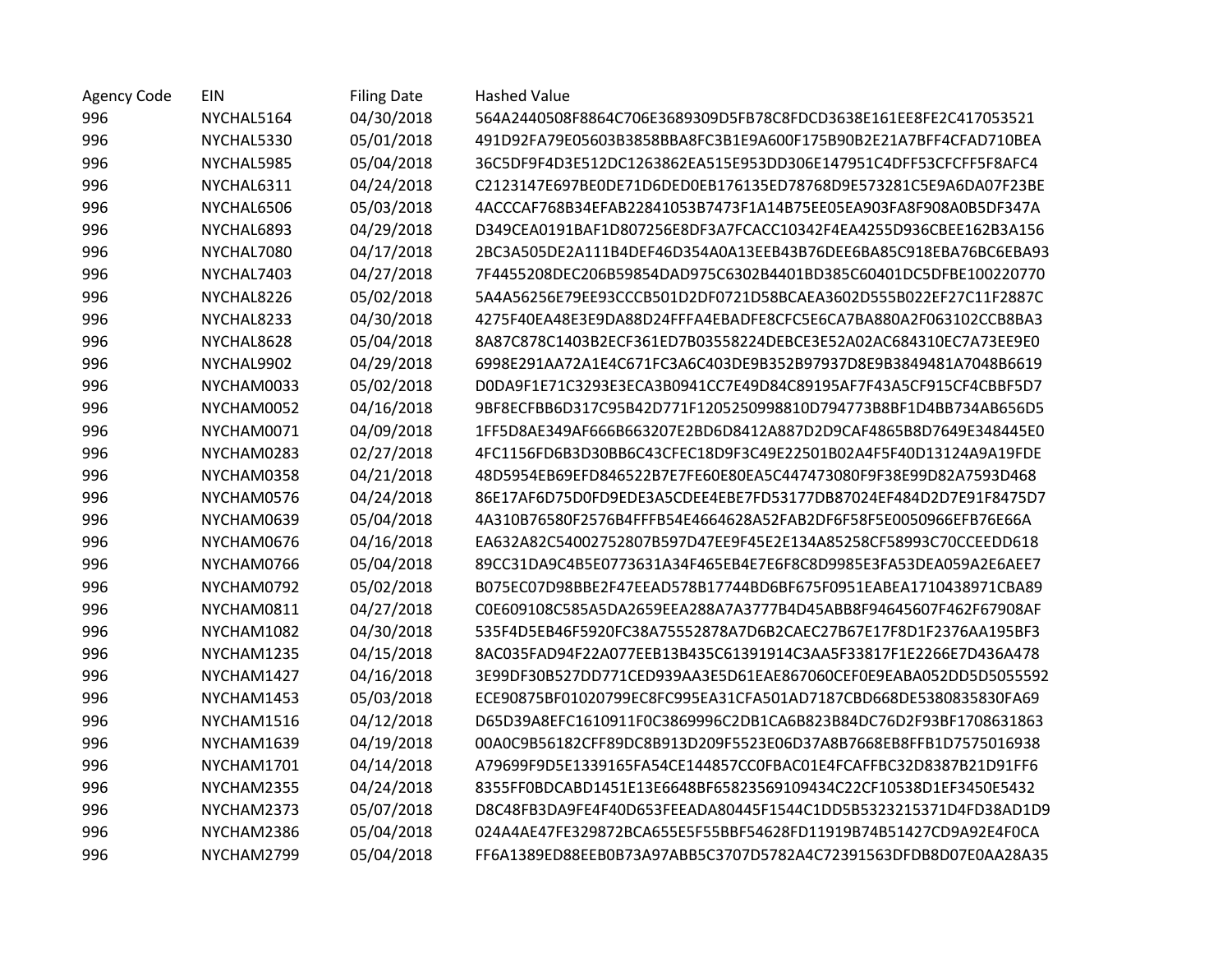| <b>Agency Code</b> | EIN        | <b>Filing Date</b> | Hashed Value                                                     |
|--------------------|------------|--------------------|------------------------------------------------------------------|
| 996                | NYCHAM3084 | 04/20/2018         | 64DB88DCF605F872844ADC19C1764520B9EEBF5880545DDFC95A0A66C32347EC |
| 996                | NYCHAM3285 | 04/13/2018         | D5E47964D0B012070B65D70D9C454574ECCF798134FD9811BBD0A51194C414D0 |
| 996                | NYCHAM3291 | 04/09/2018         | 08BC983C6B31DBDB04EDAD5DD64855762566423C82C28EF7D0BA481D24606D9A |
| 996                | NYCHAM3393 | 04/30/2018         | A44342F5285ADB2918E2E11FA45D477F7881F0788EA2D18BDC365204010AFC30 |
| 996                | NYCHAM3773 | 05/02/2018         | B307069571007F493A9B2EEBAE9C280C319DAC39C58F67F9530C80122A639CB3 |
| 996                | NYCHAM3921 | 05/02/2018         | C956F893089FC5BA3996DE854FD0583789AADFADE313F5D4E6D3989F55523A3E |
| 996                | NYCHAM4021 | 04/20/2018         | C18E5EDED932A2E3E4108E10429C283EAAF03E365D863CF623DCE4AED89C3A98 |
| 996                | NYCHAM4094 | 04/17/2018         | 70594ED52549D002D36605EA90DD119F1370E1E55D790337B2078B1DA631A7A4 |
| 996                | NYCHAM4120 | 05/01/2018         | 98A449EB4BEFB33773EC38D8FB57FE7F68A66A295D7AD80DF6F4CC535CB1FB74 |
| 996                | NYCHAM4144 | 05/02/2018         | E6014940B736914DF4953DF78FE3BA282B4B40352B40F515E9277BD5CB6D958F |
| 996                | NYCHAM4456 | 04/30/2018         | EDE8C8F09BB622503446A7A4F7F3EAC51D7AE89862FE7E4DE14667803A74D947 |
| 996                | NYCHAM4473 | 04/30/2018         | 0786D62D6A043822260D81BD511264C46494C47CA6C7E0C766842567EAC2B87B |
| 996                | NYCHAM4705 | 04/12/2018         | 7441529CCC68347FC56056285A912D9725A4AEDC66EE6E391874E0B7C1F718E2 |
| 996                | NYCHAM4757 | 04/09/2018         | A1495AB271704AE0D85243DA527A36C8E9942425819192968253E604C64B3EF9 |
| 996                | NYCHAM4896 | 04/30/2018         | FBDD5FECD15A9B2BBB042E27393958CE95544090603A71992BB2DC5A4F3CF495 |
| 996                | NYCHAM4988 | 04/17/2018         | EC720860A0AE47B10AA31194B179B5A85C76932538798333C90790346EFB27C9 |
| 996                | NYCHAM5165 | 04/11/2018         | 46782888FA3B59886D0F5B19D0E6EAF5F6AB3C7E6B9AA23EE87B618462372708 |
| 996                | NYCHAM5341 | 04/25/2018         | 984CD71A0309782584281893C7C3E71FE1703DDF36F19673379E090B9E37BF14 |
| 996                | NYCHAM5344 | 04/10/2018         | 83B51D9FBA5A362F41007BBBA1EEE0027A6A608143645CE874F365385A8B6FB1 |
| 996                | NYCHAM5407 | 01/31/2018         | A618B1F14BFC8B53D27F9AFF6D95126AC1C14A47268D15633B1F2ED1B2714721 |
| 996                | NYCHAM5468 | 05/04/2018         | ECBE85AD92E209926FB0EE8E46841CD2705493E38B611E8D1AECB7B1C0215D70 |
| 996                | NYCHAM5473 | 05/03/2018         | 0FF06337E264313ED2AC93B396F5A0DFB63947F0AB3787903BE77A15A58A18E8 |
| 996                | NYCHAM5512 | 05/02/2018         | F242A304C3E5F1E62DF5AB806B2CD64586F8DB22B5EA02EC8147EA045D336199 |
| 996                | NYCHAM5604 | 05/02/2018         | F8AEFB9BC7F6344CF98C1680BAAED8E291BCD4430787831D2360B0FCD8FF9C92 |
| 996                | NYCHAM5662 | 05/01/2018         | 5DB25F8C3F7EEB5E9572F28314F8FE46A936D00B727BDA05EE82F4B404AB0264 |
| 996                | NYCHAM5985 | 04/23/2018         | EA589D0D4F1AF3E499C05B20D6157A47EB9A3096C9508C3BB17D0769FBDBCD4F |
| 996                | NYCHAM6040 | 05/01/2018         | 991CDF4DDCF1C7F1BCDD12DC2BBFB5D2E2CD143463A7B9CD835C77B938EE6713 |
| 996                | NYCHAM6081 | 05/01/2018         | 5AE7ACDCF5B1D8751B5C354427484D72F2064D0D38AC769BB6291F525513C174 |
| 996                | NYCHAM6090 | 04/18/2018         | D6C44C0781FBE7F1C32B870CCFB553030D69756D2850EA3D43AE2389C8EE1306 |
| 996                | NYCHAM6160 | 05/03/2018         | 315C9A42791EBF204716E06E5A611DABB2D4C8CA70624B8B2498FA18AF31A78E |
| 996                | NYCHAM6352 | 04/17/2018         | C744D3F40357176F02EA2D09DFD210A91DF09EA3256E73E987F7DD8F08C671BE |
| 996                | NYCHAM6449 | 05/03/2018         | 42F8C606A0FCF4D40B6A80DEEAA29BD9204F445A5DE86C7BB5D0243038CCD38A |
| 996                | NYCHAM6487 | 04/14/2018         | 3FB44F279233D68CD1C8A649C34B781C3D2981455B929D9A8288E0290CEB9398 |
| 996                | NYCHAM6514 | 05/04/2018         | E033754B8B221BCE2BB90B6DD147E3E9DA4DA7E77DE4EB19084FC677939E3F60 |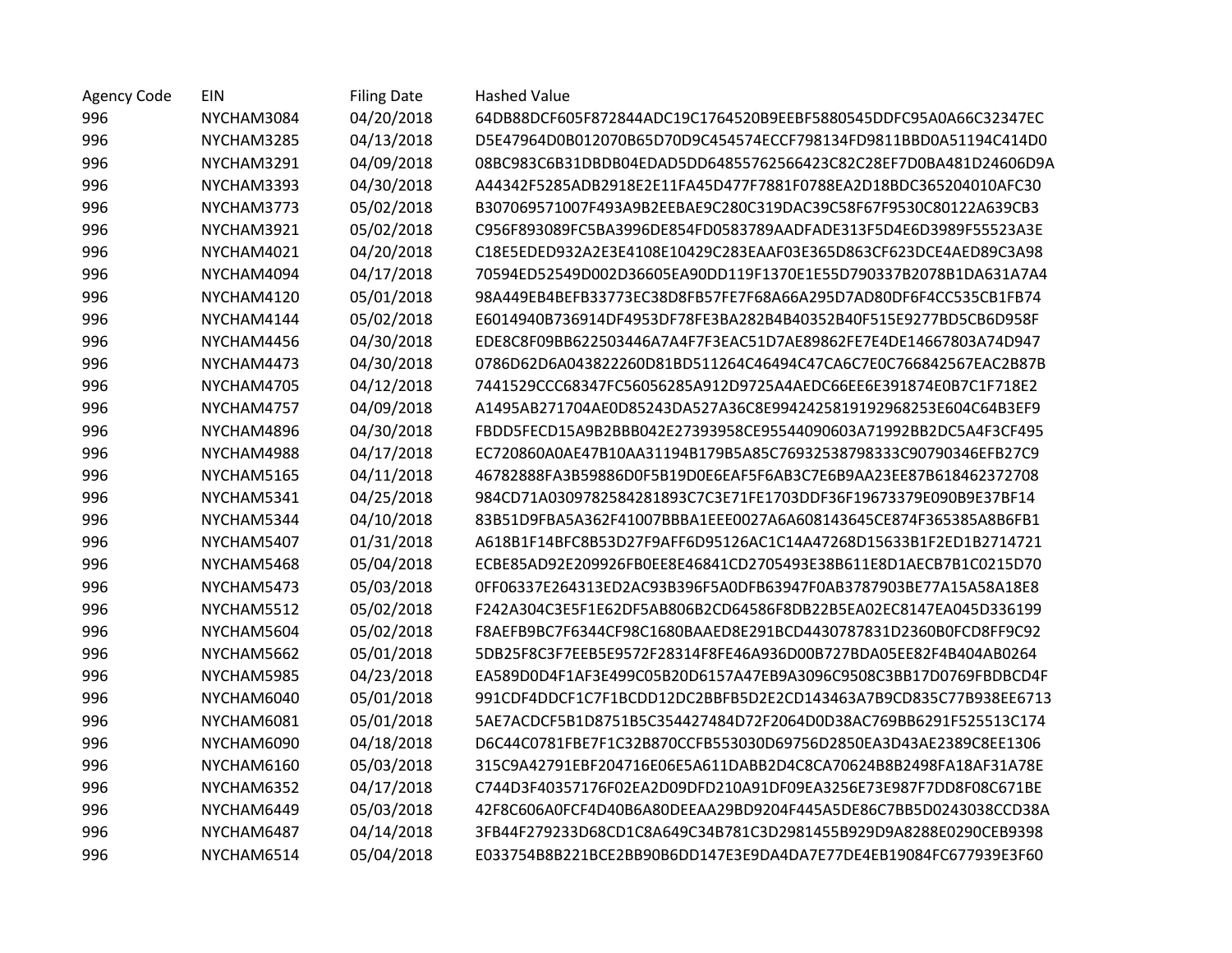| Agency Code | EIN         | <b>Filing Date</b> | <b>Hashed Value</b>                                              |
|-------------|-------------|--------------------|------------------------------------------------------------------|
| 996         | NYCHAM6609  | 04/29/2018         | 69CAD1999EDB02A67F80052E51F756051040EB293769A09216EE20C33A19526B |
| 996         | NYCHAM6721  | 04/25/2018         | 23F6E037A786823A83D3402D664341DD2661228FF2CF3C12AA8C46ED2A83B95C |
| 996         | NYCHAM6729  | 05/04/2018         | 037CDCAB270F55EA66FDF89D57B0A5C6FDA8617B30FDE65015D91EE2E7A0A338 |
| 996         | NYCHAM6888  | 04/10/2018         | F13CA8CF76DCD0FD7A231ADAA12CD5FB730F8CB4134E7A236788EEBE7396F2CD |
| 996         | NYCHAM6897  | 04/29/2018         | 8A5B31BCC395AC73CD025BE4FD7206DF6748CF8564B13C12E763140376AA379A |
| 996         | NYCHAM7046  | 04/12/2018         | 98D089CBD2EDAE80AFD56BD8A0D64C3FD8FA246169661032015E5800EA40AF0A |
| 996         | NYCHAM7254  | 05/02/2018         | 1F32AB220BDB49B502589C95D57676909F9A41E79504CCA64B93EE1D319B5370 |
| 996         | NYCHAM7320  | 04/30/2018         | C6ADE092B57E899DC9C6987648172C838879D49DEB37BBF3C4825F7D0749F648 |
| 996         | NYCHAM7440  | 05/02/2018         | 6EE0B20D6F6C3B4477C57C379E169F33C23EB6E8EF969C21EBD757D3E39E8F1C |
| 996         | NYCHAM7592  | 04/23/2018         | 5B5DF0A27EDC47B3641F8DFC5FF6C54E732FBA7A24BEB7BC02EA2A612B6099C2 |
| 996         | NYCHAM7712  | 05/04/2018         | 64BEE375B48CAB48A04A364BF0BF14369629B53218A4C7795E132F836AA19574 |
| 996         | NYCHAM7765  | 04/15/2018         | E20DD4270E20D15023BB8636BEAD91E5E8FB1A474C57A4B76D26C4F794A56989 |
| 996         | NYCHAM7981  | 05/02/2018         | B87075BE8745E77DA9637ED8205C779EAEB41601AF3767222A60132DBAC54BDD |
| 996         | NYCHAM8675  | 04/11/2018         | 87D84A90E26F519C0632B1F0D5B930FBF8F1C6E20A74733E5601F4B7FFB1D59C |
| 996         | NYCHAM8722  | 04/30/2018         | 780189A407A1FAA5382A9364B07B76629393CD902605A7890FB9D2A85732121D |
| 996         | NYCHAM9063  | 05/03/2018         | 24B581A6CE989A18812753F28D60A17FDB1A441A41A2F7F98AB1FE864297BBA1 |
| 996         | NYCHAM9287  | 04/17/2018         | ACA1433DFA100AE6616362457E701754BF531652C605FF87EBDBA795765FF775 |
| 996         | NYCHAM9289  | 05/02/2018         | 55291760D905FCF721A0C9197A1EC164D91283EA9499E2DDC6E070A0267E6836 |
| 996         | NYCHAM9543  | 04/27/2018         | EA562FE2A64DA8A57DF97F2517693BD8EF25F797212741801D7E77071019CE66 |
| 996         | NYCHAM9628  | 04/17/2018         | 73B63EE18360C1686981054BE397CF7255E1216CBDDBCE92D9F3284ABC677E0B |
| 996         | NYCHAM9654  | 05/04/2018         | 03B9C4842A52834172D90DDC7641C6D7C35260C8D91AAE3D07DF25FE54D1BEC4 |
| 996         | NYCHAM9740  | 05/01/2018         | 7953DA7F98C6E67BA14152F22F15CB460B435BB9454FB58AC0E6C3822334FA52 |
| 996         | NYCHAM9813  | 05/04/2018         | 861843C0917DE524FE6F5B3DEE4D95CF0B3D22A145EF040C40F780D89CB5FDF4 |
| 996         | NYCHAMI1643 | 05/02/2018         | 8C43C2EAC575F7D04E54A3038EBA05552AF6DD09A3C9FE7AD4AB02472D499033 |
| 996         | NYCHAN1241  | 04/12/2018         | 53FD1DD09B56E0E2EF80E85877B893A56130424166E87AB7CE7935AFD49D8EB8 |
| 996         | NYCHAN1504  | 04/23/2018         | C856AEA0627D4815A724BB195ED79B91DABB09DC40F0F7E4DEC3D616E3B53A57 |
| 996         | NYCHAN2140  | 05/01/2018         | 17A877DBEDEC1678EF9B8EF1EE5285094493712D653B65BB5777597F3B083EAB |
| 996         | NYCHAN2552  | 04/13/2018         | A8A374B3EE796A5EEAAA424990C55B886BBFEBF927C6ECC00EEACEF4CDEB1E4B |
| 996         | NYCHAN2817  | 04/08/2018         | 63BE85EA5103DFC5B789F4C34B09D45380D5873A80DB692184FA3ACF971AA63B |
| 996         | NYCHAN5876  | 04/09/2018         | FF0BF6681B73566A5D781D5809F671D217C3065F70BAFCCA17C879DC724979B9 |
| 996         | NYCHAN5957  | 04/16/2018         | 2EBC2BD873730F4C416C0A77C51FD92DF6B65FD7297EB46F853894F0FC7633FF |
| 996         | NYCHAN6442  | 05/02/2018         | 42B8CDA0434F382838827B0997304B7C4EF64EB5B7917052CAFC090CE193CAC1 |
| 996         | NYCHAN7485  | 04/24/2018         | B517711559956D7FCA489BC24F44F57E21D583E05CCF837B55423D094DF9EE63 |
| 996         | NYCHAN7809  | 04/14/2018         | 6A3107D6853B4C8D98F222E6D8F283139F94267F8E359A8178D35C852A47EF12 |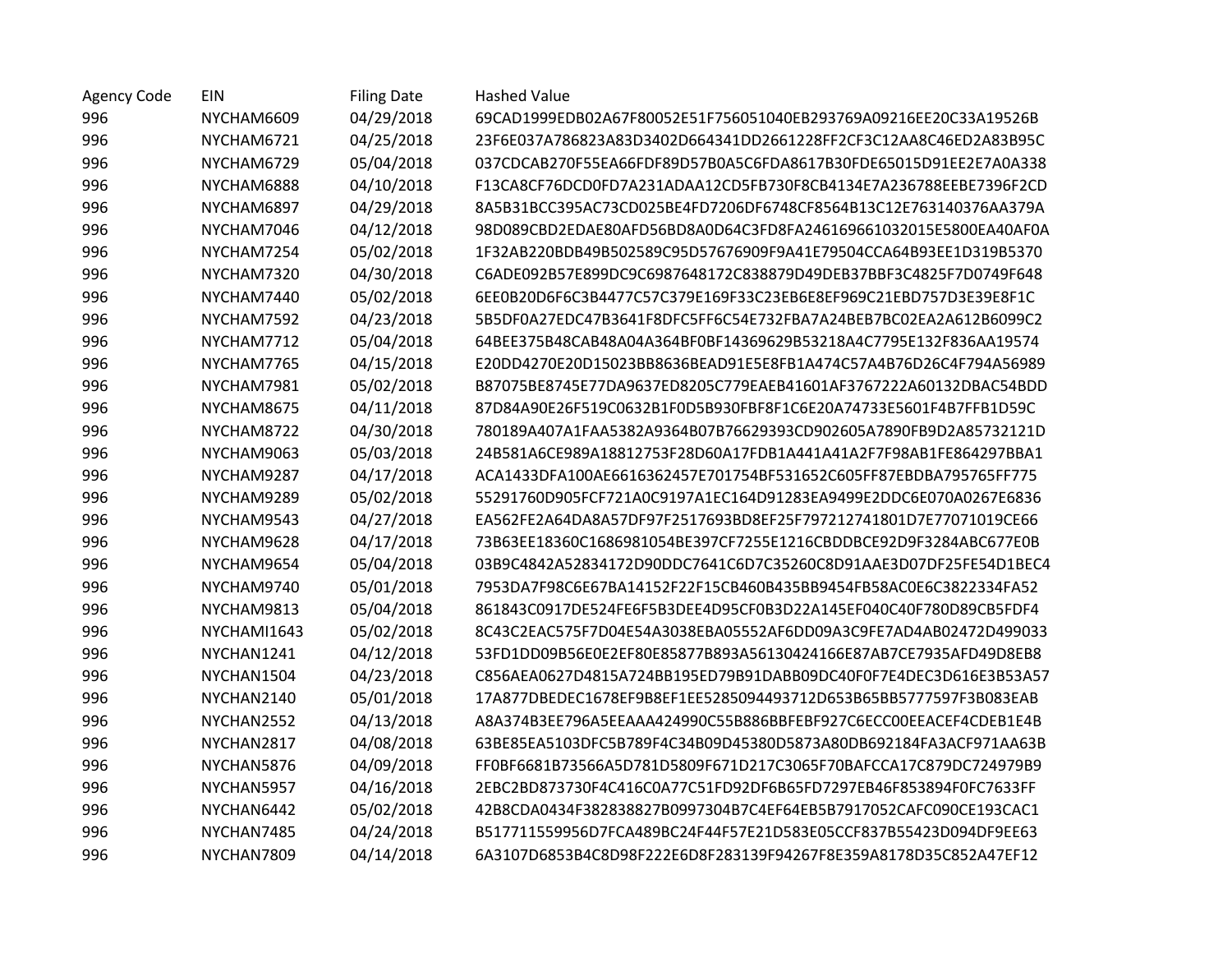| <b>Agency Code</b> | EIN               | <b>Filing Date</b> | <b>Hashed Value</b>                                              |
|--------------------|-------------------|--------------------|------------------------------------------------------------------|
| 996                | NYCHAN8616        | 04/20/2018         | 048EB9BD7606967481528B455237B552BDD13F9195805C31F475A6D3773DA794 |
| 996                | NYCHAN8896        | 04/20/2018         | 9FDB6A37FB01AD242E6A014583F239E191A29A84A5E549CB5C5C801AED26AC53 |
| 996                | NYCHAO0445        | 05/02/2018         | B057EB893F2F8D917B96C6F433662B46AB690CC4BBB45C0C7BB6C413DEEA9C08 |
| 996                | NYCHAO1678        | 05/03/2018         | 698ECB861D1596632339D828B4BCD23B3D77997F14DA44F28B91AE4BF3EDE74D |
| 996                | NYCHAO1893        | 05/01/2018         | 343B16AC939F0B67071F1BBF58348F665D8CB7E60DA47948DCA903BF872E699A |
| 996                | NYCHAO2128        | 05/07/2018         | 39AB75D2EC56CF94E1BB011B668DADE1DE5FE3EA77A472927D462767EE19DE8C |
| 996                | NYCHAO2465        | 04/10/2018         | FFE619E5A967F846C47048B88D06B2A2D7AD75AFAFDB480E34AD90BC21FC42BF |
| 996                | NYCHAO3703        | 05/02/2018         | 00D39791FB60211D2DEFF044827E61324B87C9738E0C8546DD8787B0823BBF62 |
| 996                | NYCHAO4551        | 04/30/2018         | EC71A5DCD82B2AF33FB3CA5F5F47D78FC679956FEC954FC7C407B0CE492C8644 |
| 996                | NYCHAO5786        | 04/11/2018         | FD7A40E6606E6FC06EF6FFDBA6417018CB969630BAB62F88947C6DBA7B82A717 |
| 996                | NYCHAO8220        | 04/20/2018         | 58FD951D6FA1735B545F99BF7B74EC0FBBDE0EE4B41AECA191CD2C10F3176B05 |
| 996                | NYCHAO8306        | 04/29/2018         | D91A01F6C010266BC3094F50CA14D50C148BD4ACA23D0CB4087A70260698607B |
| 996                | NYCHAO8589        | 05/04/2018         | 43DAF037E3F862785917D5E438E87FD7CEA1A5EA8B732069770004AF1DF74594 |
| 996                | <b>NYCHAO8608</b> | 05/02/2018         | DE15613EC275A526C417C96E353B2F1C248B57FFFD14ED01566FA8300899BF56 |
| 996                | NYCHAO9538        | 04/30/2018         | F4B25786EA25C7EF841FC52653D6E84950A8C7698ABC94E69CCA82EBE7517546 |
| 996                | NYCHAP0262        | 05/03/2018         | ADC32ED6E5BC171D5BB108B9DEACD14DAC1DFC7A93FCABBE9883A87F1771AF40 |
| 996                | NYCHAP0324        | 04/18/2018         | 51638758BEB6A9D3E078FCEA1148C971E75593D6232D4EEF526683619D8BF959 |
| 996                | NYCHAP0452        | 05/02/2018         | 8D9EF18BB08559C5FAAD19CFAB071967C9F050639795BE8B42950C8A04F0E3B6 |
| 996                | NYCHAP0491        | 05/02/2018         | 14EE9BAB270B94F8A22F43C156802A4D5029029F2BCE6595963C35F3CD046F4F |
| 996                | NYCHAP0503        | 04/10/2018         | C5E076AB34F10FF9A75E35D0BFA0F0CC9811E74AAFDE2F78A8D7DAF662BF1B07 |
| 996                | NYCHAP0745        | 02/08/2018         | B1F30498ABB20DAD21755DEBFE86F74B7C6DD7210DD94F8A2EED354A7D41B912 |
| 996                | NYCHAP1811        | 04/16/2018         | BEDC0EF86B48A0DD2EB848008D45EC5CABAC5224ACCDB82E1954353C81D50422 |
| 996                | NYCHAP1825        | 04/21/2018         | 92CF457B37ECAA9004075DBE2B6EEC44F6544BCDE9E9C2B62A5E7A221478ACF9 |
| 996                | NYCHAP2385        | 04/20/2018         | 4053EC11376046C69E50EA0BD52DC9BE9D8D0056B70673F7F789EC7F8ABC6237 |
| 996                | NYCHAP2480        | 04/24/2018         | 8D9DB82CDFC17365A291CE5A167E44BC12927F840261C4DD1FA2AEABF296F1C1 |
| 996                | NYCHAP2514        | 03/17/2018         | C2757A0BC8B0DBF36E238359B95B9CB4C9A445C962450E220C10A0CACAE40EB9 |
| 996                | NYCHAP2542        | 04/13/2018         | 78DDDAFD467C708685A833DB5299C7AA142D6FD53444671F6ACE77BBE7A67565 |
| 996                | NYCHAP2547        | 04/26/2018         | 827D9B550C51608F8FB4711B55180D976F3F76F7F7178A6C0D1DEE3478E1D9F4 |
| 996                | NYCHAP2740        | 04/16/2018         | 44F8256858054F6F044DB8976ED66DA781D2158E979D7951BACCB4B94893AB2A |
| 996                | NYCHAP3015        | 04/30/2018         | 610C58A07F4868454CFD9794E6E4C15A1DEA93EE2D7E7AB283F27719CBF2AF4F |
| 996                | NYCHAP3112        | 05/04/2018         | 27DCD0D63FDBFACF3D53B4D5F1D8CE30B5D80A7EF2063953BF4CFED107055C88 |
| 996                | NYCHAP3322        | 04/24/2018         | 11177340EBB48DE0ED6688542683398E91D88995032BB22461CD7C897161FC7C |
| 996                | NYCHAP3328        | 04/26/2018         | 845E0DDD63B852AA9374BD0073F47B76ED634A58DE564945250469970CAEE3CC |
| 996                | NYCHAP3643        | 04/19/2018         | D97ADB58005B76C9C101CB6B1E72F1004C58617E0344F2C68A4B35FBFB4B8851 |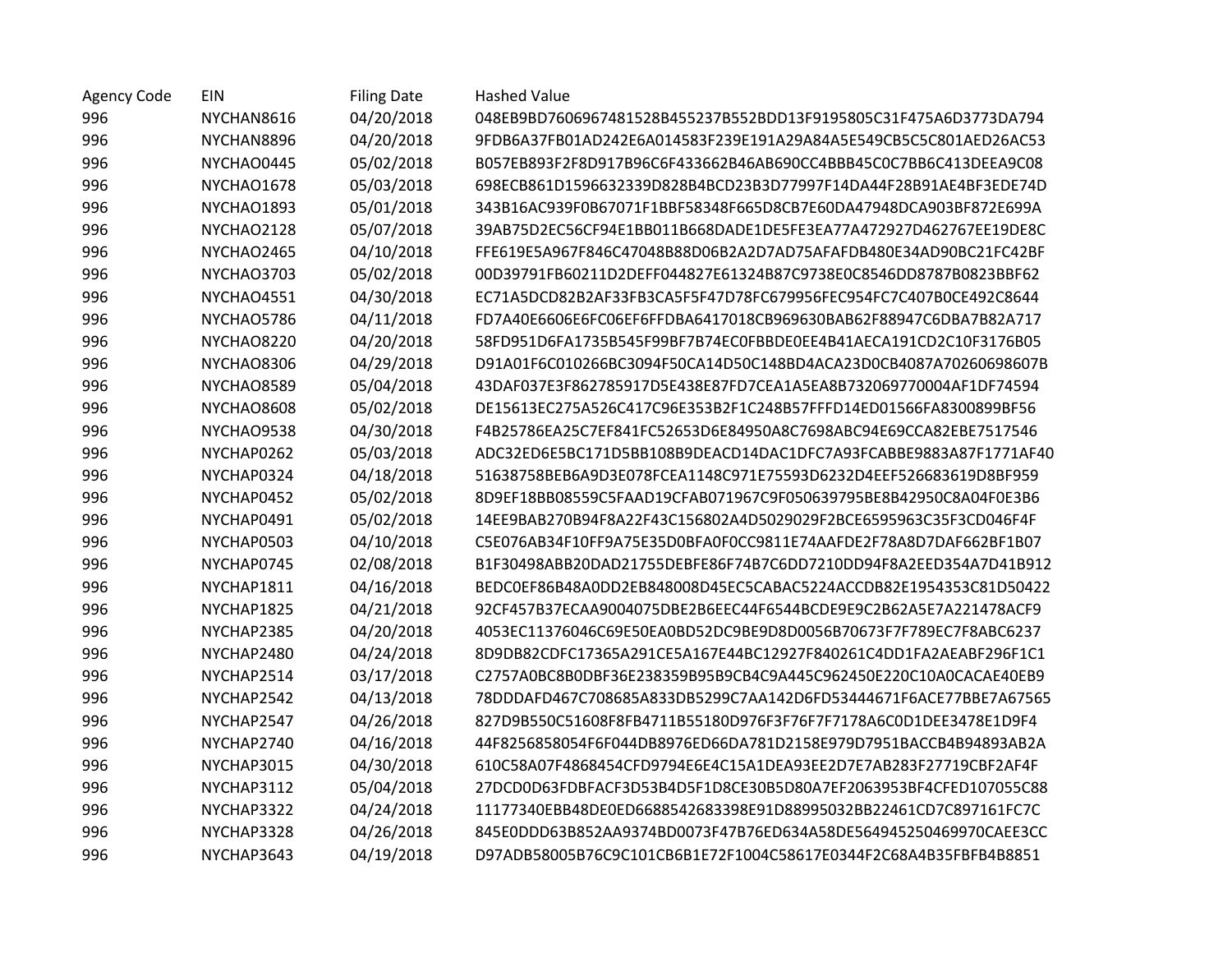| <b>Agency Code</b> | <b>EIN</b> | <b>Filing Date</b> | <b>Hashed Value</b>                                              |
|--------------------|------------|--------------------|------------------------------------------------------------------|
| 996                | NYCHAP3703 | 05/03/2018         | 8CF9186EF1ACE1A114B996EB8AA2E512EEFC4321301FD9817BBCB1AFB4AF197B |
| 996                | NYCHAP3931 | 04/15/2018         | 585EA018D3B5468516266F490F67694281A1846E3A95B318A33ABB33A4B9CD1A |
| 996                | NYCHAP4057 | 04/17/2018         | 13F1472D9893F89F9420F87AFE45E9A0C8C95C0036FAF4E0AFF148C6D7DC7AFC |
| 996                | NYCHAP4180 | 04/20/2018         | EE25549ACB3D1E6E7124124FFC159739BF177F8793321010D6C94A162923065C |
| 996                | NYCHAP4707 | 05/03/2018         | EEC88DC996FDEF3458A6853ECC1C2FC1960548EEA1144FBA8B7E4E4E99F81F52 |
| 996                | NYCHAP5004 | 04/20/2018         | C79A6680EDE8379B8077E027C219FB3DEC6555779A22216899D93563243ADC53 |
| 996                | NYCHAP5241 | 04/30/2018         | 411A187D94F4FB2D6540821850429ECE18F21DA55136820F372819451BB15AE1 |
| 996                | NYCHAP5314 | 04/29/2018         | 0A6F553D6B2F9DF18DB532CA7AA92AD667E5DC3986D2406CC21DD7F867BFC2CD |
| 996                | NYCHAP5591 | 05/03/2018         | 78597ED543B3CF8BDBD1FA50052AF1A94BEF9EFD8355939D59290B9A93840065 |
| 996                | NYCHAP5679 | 04/13/2018         | 07BDD1FAC36EE02BB0A2AC2A89A836D2436045C04A1B2E20D19241DBC9A12BC1 |
| 996                | NYCHAP5858 | 04/16/2018         | 50BC0A33C8D12D01CFDD9D038689F701EB67918B372D3290B56BECB35C0B1AEE |
| 996                | NYCHAP6068 | 04/29/2018         | 7FC12C0053D935AE31E5421B34488C50886CBADE786C0118B5D3E8E584C1BFE3 |
| 996                | NYCHAP6242 | 04/20/2018         | 22B0391D3077CD78ACA73E3AED02AE4C36D8C14BBFDC089D4F9CB8E1C1D3E126 |
| 996                | NYCHAP6472 | 05/01/2018         | A24562C92B41F644EE22DD362A9825C8285F0386DA4A25B7F7C7D9C73DF4361E |
| 996                | NYCHAP6564 | 05/03/2018         | 7908C93918A86320859F2ADAB352AC4729B49BE70090481F49ED2CF8A3CD8075 |
| 996                | NYCHAP6614 | 05/02/2018         | BD21DF0DFA8DAE6177BB1CBB922C6E7807B0D83F9D5FD6F72F0B2D23D236B08F |
| 996                | NYCHAP6932 | 04/24/2018         | 18D759DC2A655BFD5273377119E95E514530FE026E54D6EBD366608C8DC234AA |
| 996                | NYCHAP7378 | 04/30/2018         | C26869399DD7C876FB5DD23FFCD397387DE42C055832E3A99633FE5BD58B83C3 |
| 996                | NYCHAP7426 | 03/15/2018         | 0A9236EEEF7269497CD35CB3D5FA060AC4B6F3D3FF844469ED3C9CC1C64D92C8 |
| 996                | NYCHAP7505 | 04/18/2018         | B21A294599D90DE35B00D1F6A9945A36279F0C36DDCC479993265600AC503A87 |
| 996                | NYCHAP8199 | 04/24/2018         | 5DE720C115C5B3A88F7781AEE93763593B50FEB83297A558BE27943423440A20 |
| 996                | NYCHAP8331 | 05/02/2018         | 4B5707F650A97CC481EAC7776285391A4DEAEE0C7262F6411801E8F239C754FF |
| 996                | NYCHAP9526 | 05/02/2018         | 5B387C5822F7D1A7303FA3F97D92DD27DDAE54407A1F27F7319CB8D62F1D16E2 |
| 996                | NYCHAP9574 | 04/10/2018         | F6149553A45A35FF82E52ABD06A2E3735294420477BDB524CCB1D835E7D79339 |
| 996                | NYCHAP9615 | 05/03/2018         | 092E0BF0907C9495FB06C393188F83AE88E2455168EB495EBF276CE5898894A4 |
| 996                | NYCHAQ2673 | 04/19/2018         | 0CB0BC5A62ABF657641B23890B65634D598CD8A1D35A95E7D8DFDDBEEE92C143 |
| 996                | NYCHAR0029 | 04/27/2018         | 71DFCCA45C71BFFC25567C4095F1F7D1365C1B9B8B820DC6A57D2830E9ED0FDD |
| 996                | NYCHAR0230 | 04/30/2018         | 657C987E77A5297560A7704D1E0817D62A96600BCF84F340DDD691795EC1C254 |
| 996                | NYCHAR0332 | 04/29/2018         | 37AAF296E065FCE5998F3518057F90E0BFD15D0F03D095BAA20E436E76644F34 |
| 996                | NYCHAR1102 | 05/04/2018         | 86D3665C7FD8BFA0BC7B648B5722E3624D1E13A52B87569BACF23B785214A788 |
| 996                | NYCHAR1701 | 05/03/2018         | FA64FC17730F8C5FF345D7E5BBC03BE9B89B7540A28C2F1EB9519E39650781BE |
| 996                | NYCHAR2415 | 04/18/2018         | 6D69BDAE4F64A6095FF2432269F98576ED3448D26269E956D7B271BD8B80B57C |
| 996                | NYCHAR2583 | 04/30/2018         | 7D91FFFA25FC5B3CC5D437664C68934D5583051603D320C5CF9C622BBA38A507 |
| 996                | NYCHAR2795 | 04/15/2018         | DAACC100D43FDB7349BDE279FA5B9408454689A7E390E40714E28270D9DC9DE3 |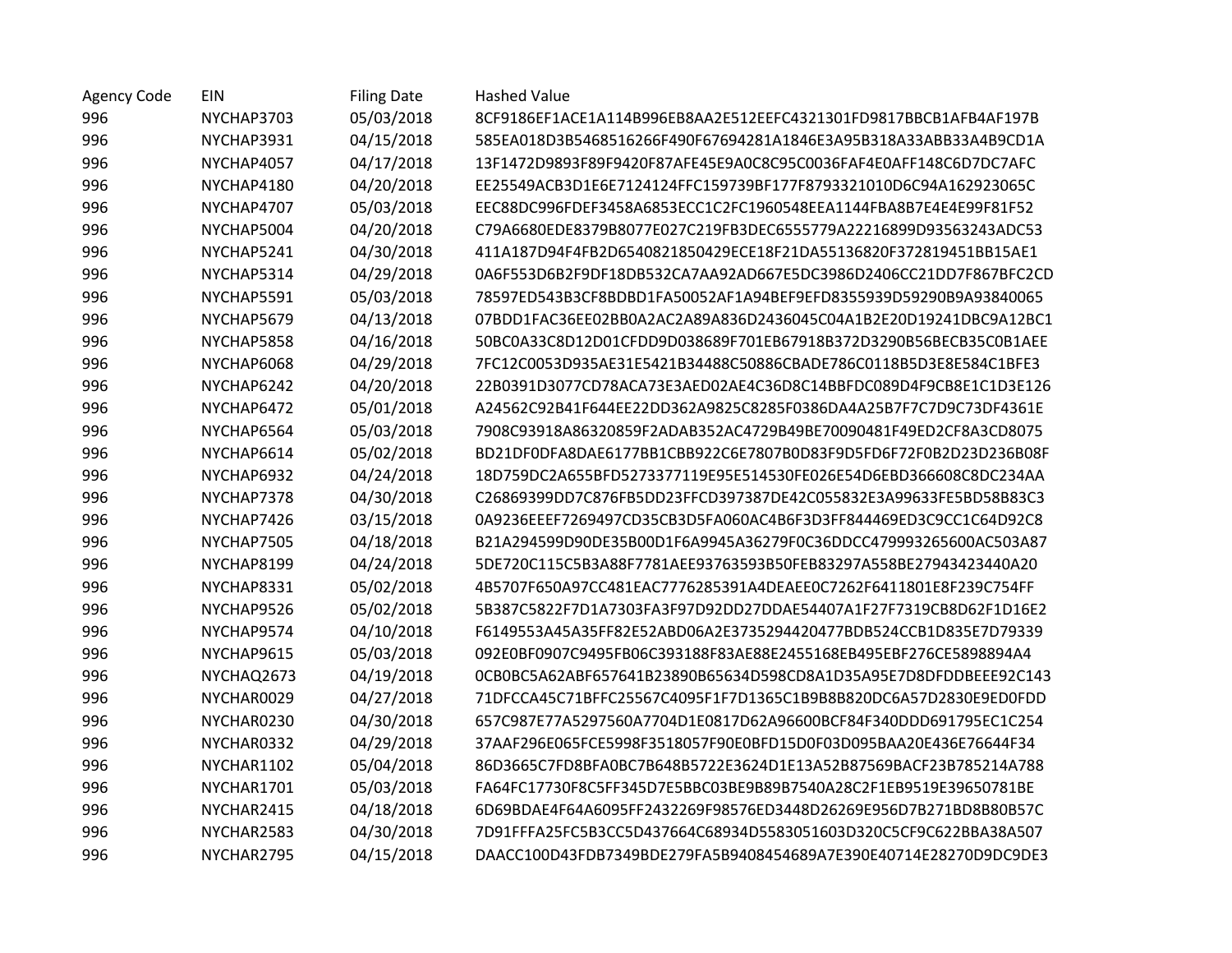| <b>Agency Code</b> | EIN        | <b>Filing Date</b> | <b>Hashed Value</b>                                              |
|--------------------|------------|--------------------|------------------------------------------------------------------|
| 996                | NYCHAR2837 | 04/25/2018         | 21D76360F9E15258C44900009591B2119B66302E14684BAB60542F66F59675B0 |
| 996                | NYCHAR2858 | 04/18/2018         | 2B2A58137EE6DB651B916CE2BE6A2387B19C1EAEB3D252F7F158556E62C04BD3 |
| 996                | NYCHAR3007 | 05/04/2018         | 542F30E8DA876A8F464CE80248B1908F0DEA1F07126EC48B13FEF5F6FDE96512 |
| 996                | NYCHAR3091 | 04/27/2018         | 50F27304A65DF8D03B79F5B67B7751E99F557114A80ED5F3135FAEE8019BFEC3 |
| 996                | NYCHAR3129 | 04/13/2018         | 0C906D89F05AF6CA2E646724011453120993B2905751A367152C49037FCFD407 |
| 996                | NYCHAR3370 | 05/07/2018         | 138B3DD2517ABC741873F3CE5E634F4839055940BA32E2CC9AF6E252F22FBBA9 |
| 996                | NYCHAR3544 | 04/29/2018         | DB9AD3D17CD363517DD89B6133A7B7B9E44B89643440D2BC9BB7A585EDFD2778 |
| 996                | NYCHAR3875 | 04/08/2018         | 65429A7F472064BCE206402D43D7D1D88EA55B52B580AAFD63142DB9AE2CC2A6 |
| 996                | NYCHAR3893 | 04/09/2018         | DEDB3A7B5DB458B4A4861F206B4D5DA5BCF65C303545192E0D9F3722E9CF7435 |
| 996                | NYCHAR3966 | 04/18/2018         | D456B0DB535E10FCE3DEDA998736705B1A2F8AFEF4C5A22AB824B81FE456D916 |
| 996                | NYCHAR4092 | 05/04/2018         | 935DA122BA840675AA6184D93F732F640DE78277FB322E9DF0AA51C55CAA4202 |
| 996                | NYCHAR4134 | 05/07/2018         | E08B7448F721CFF89E7970AEA5DBF9E137F63FBBDEEA9BE8F9769F4828EE080C |
| 996                | NYCHAR4356 | 04/30/2018         | 74D2108E9D15F0601EC557F7644D2822324C0E8F496F1A52CE5C6AA20142BC2A |
| 996                | NYCHAR4702 | 04/27/2018         | 5FA56AC21F1EA8840FC2BA3AF17B05DF93D7FF983A54F64E627DD23F427486CD |
| 996                | NYCHAR4756 | 05/04/2018         | 36245CCBF8324E2DCE3887CDA7FA3200C911A7D81AC0A543C25ABBAE96F65C35 |
| 996                | NYCHAR4880 | 04/12/2018         | AE530D2BEE6C5BF9F5D2EB0E8D8B4CD7FC87DE7CB96241CE0F2D800453FE2FCB |
| 996                | NYCHAR5182 | 05/04/2018         | 740EABF1C6996A698E311BB484824E04BECD44DEEAF024BAA4FAC831128F24D5 |
| 996                | NYCHAR5253 | 04/17/2018         | 0EC536113CEE821BD0C87EC3FCBDEE04434B39DF5C99F2376F6F7AAE460AB5A1 |
| 996                | NYCHAR5291 | 04/27/2018         | 8766DE517C623134ABF410C754553EE5E6C2F5BEF38668C5420B55E500FD3397 |
| 996                | NYCHAR5509 | 04/27/2018         | 15A077D242FA977F2D47CD064B1DE733F30C72394745F76A81B2055CAAA033D9 |
| 996                | NYCHAR5697 | 05/01/2018         | E641FDA7758B97442F44897E29C76FEEF183EBE37296F1153BDEDC5274090D60 |
| 996                | NYCHAR5951 | 04/16/2018         | 43697B4D40C74323BABF2B085EEAC3AAEBC452E9F4382FA91BD59AEE7C0B787C |
| 996                | NYCHAR6198 | 04/29/2018         | AC6F6FD45280928F5B4450790060E1D499C21B5CA31123DD6F59760CD048B4CC |
| 996                | NYCHAR6401 | 04/10/2018         | 341B8C9B29749331751FEE2B4B0EA35CC11B608AA69CB6E438AF2ADE2E2B59D2 |
| 996                | NYCHAR6600 | 05/03/2018         | D6DC3445426682BFBE052AD20C9A0F60497DA057A9B645281D16A183A2441306 |
| 996                | NYCHAR7462 | 05/01/2018         | AB86E22A30B28522D94C92F7EE802921E53A3A3799AC640547F56CB94431110A |
| 996                | NYCHAR7648 | 04/30/2018         | E15143AEF37EAF437862EE06196861F4554F87E8EE0DAE0AA4E7529CEF5CEBAB |
| 996                | NYCHAR7889 | 04/20/2018         | 769C58BE959B8E08C44ECB81B3657C11ADD5FE71BF9A39BF1DFD4F02557636F9 |
| 996                | NYCHAR8632 | 05/01/2018         | 37A378DCA63B421E4CF2DD1741B34A66317590B342B1DD62E9C28C86CA66A304 |
| 996                | NYCHAR8679 | 05/04/2018         | F376BB61C949EED771CDD9A2F025C26A7EF2B3D91EEDFAD16CC574DF7840581F |
| 996                | NYCHAR9538 | 05/02/2018         | 7391F51CA192004038B2FEDDC79E4C72AD77AFA7C0AA8C0AAF10C58974BA34EE |
| 996                | NYCHAR9688 | 09/26/2018         | 8A6236DF33663611742EE9D6FB117A46E933E76AEE454CAE08BE42B63C90F9EE |
| 996                | NYCHAR9743 | 04/29/2018         | 09463CEDBB8EC29F1552A94090489758227A5E2C53FD4627483A73CFF1CEF7AE |
| 996                | NYCHAS0084 | 05/02/2018         | 7735A4CC4170D60E95D56CC87DB3EC4DBAADFCF4388B0E35D88294951BDB0341 |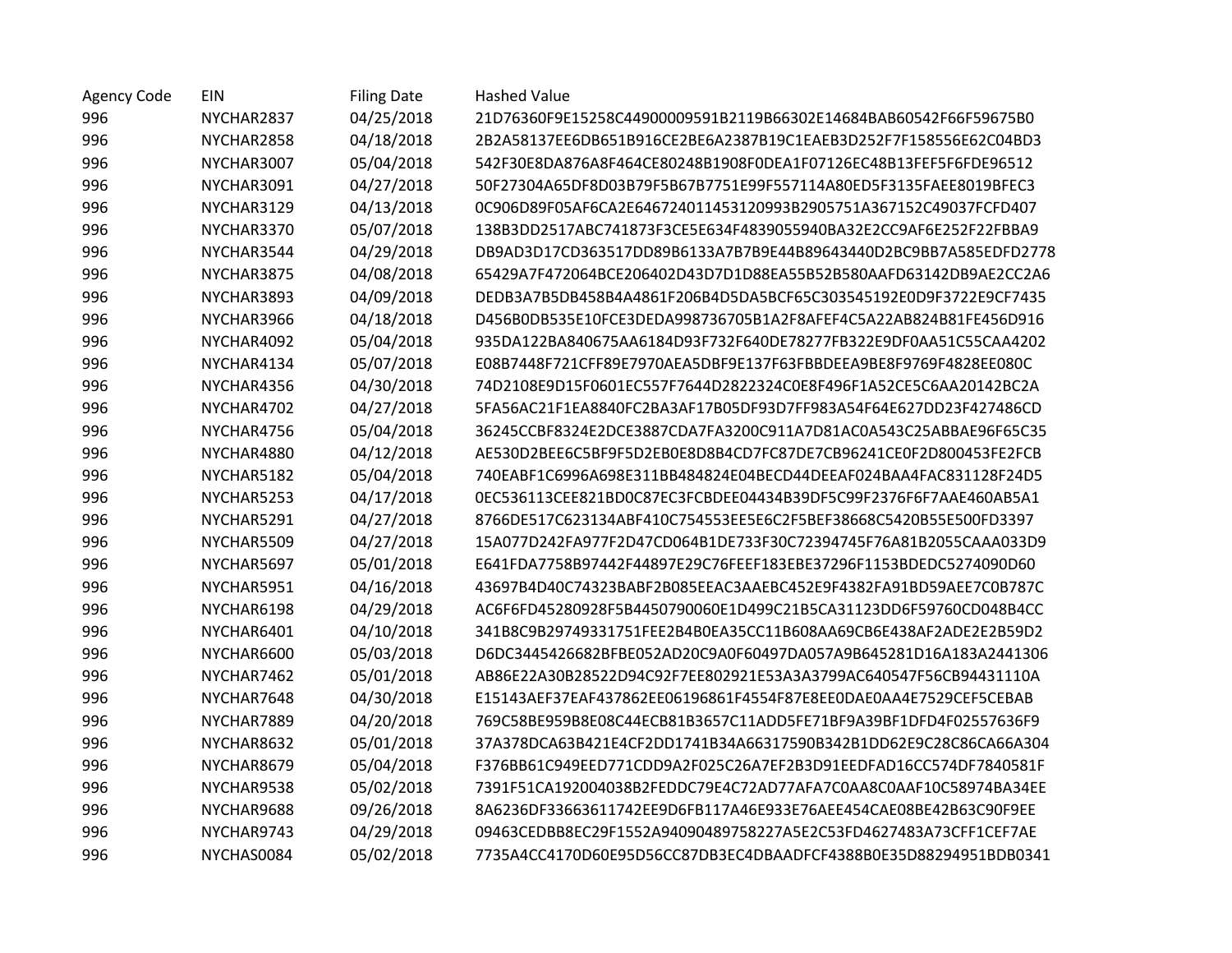| <b>Agency Code</b> | <b>EIN</b> | <b>Filing Date</b> | <b>Hashed Value</b>                                              |
|--------------------|------------|--------------------|------------------------------------------------------------------|
| 996                | NYCHAS0103 | 05/02/2018         | F1B05196AE65558B75ACBE00421743396E109A0F4BF9A57E92DCE87E953A04A7 |
| 996                | NYCHAS0248 | 04/10/2018         | 0C10495A1D553DFC6709D42668232AA5DB03A9BD73F7553866BABE710B8806D7 |
| 996                | NYCHAS0360 | 04/12/2018         | 2F28D710CA32A94C5095F86FE1C7EE306944A696543C8BC5DB61F142296EFC81 |
| 996                | NYCHAS0385 | 04/30/2018         | F515474A277551A7845F5196A9CC5A1EAE8C7F6A40E5F74C765E7B491B5AB355 |
| 996                | NYCHAS0665 | 04/27/2018         | CCE95036E7EA96D7B82B3B682B3076660E0B2F840FDCCE8DBEA41C2C8F5B973D |
| 996                | NYCHAS0804 | 04/21/2018         | EED353F38A6AA2361A48F1D88605BA9AF17944947AB96C0E9A3ECB544E75610C |
| 996                | NYCHAS1096 | 05/04/2018         | 822DB3D408913249BD1A60C47B7998A58BC032FEA941448506AE054F9EF6D69D |
| 996                | NYCHAS1136 | 04/23/2018         | 0221D454A1CFE81AAD5FCE04D053DEF3D0E70A4BF740487B17CA55FC32E342B7 |
| 996                | NYCHAS1171 | 04/30/2018         | 646FD10ADAE59BA968C3F96E7F0C949087D1E304743C75DEABE58154BB4CAA82 |
| 996                | NYCHAS1247 | 04/23/2018         | 019446B5586FD527F7705234BEB6AE5E8222241124474D3008BF278B6C5F7E1F |
| 996                | NYCHAS1417 | 04/24/2018         | 2DB0AEA9FA93FC263D44865ED223D0CE838C5143D04E0F662B96885FC1527A3C |
| 996                | NYCHAS1709 | 05/02/2018         | E856964C9A708B09B56126500F4B375ABF35A9D8B928E1A2F98AC611E99C9D59 |
| 996                | NYCHAS1870 | 05/04/2018         | DC04BC5135BC18BF2F550B00E75E935723993051FF3C3DFE3A98B7F5C25D33E0 |
| 996                | NYCHAS1953 | 04/24/2018         | 393A6E2F796EBF18D5A7E6193DDD6B8A9CA455B568F8A5D1BA5458B378AB9BC0 |
| 996                | NYCHAS2037 | 04/16/2018         | D4C0847B1F172778C22DC86C969F58FA425132EF9985B8CC5CC6A8CE784DC94F |
| 996                | NYCHAS2146 | 04/23/2018         | 99518B33F3012899CB36509AA15F8839AA6DC7D4EA5AA5B6E9DE31EFB888277B |
| 996                | NYCHAS2752 | 04/25/2018         | 32E165D49CAAD6C2FDD9E2CCC16C6100B19CFD348E792FD0CE29ED75C3E0F77A |
| 996                | NYCHAS2907 | 05/04/2018         | 4D58179CF32EBE21143B435263B04C45A94F884EB46BEDB2F5202594114AD028 |
| 996                | NYCHAS3087 | 04/09/2018         | 9496E55EA87E047BCAA6EC97C3ADA99D0A93DD84BDF0FB9AE091549D67B0ED23 |
| 996                | NYCHAS3512 | 04/18/2018         | B2FE67B5EB2FDD30A0F74482227215ACD7001058718CAE334E52B98488816624 |
| 996                | NYCHAS3600 | 04/24/2018         | 6DC8BDFC3B70170DE39D6845A58756968B11DE8EB652882C529BA6115BD04F77 |
| 996                | NYCHAS3613 | 04/26/2018         | 6A22FEB9A10313157390350F15EF4EDCB0A4947F351E036E7A94D525FF9C563A |
| 996                | NYCHAS3642 | 04/27/2018         | BDB1B5776435DC59E3573955598B3D0073B081BAA95D6B67CAEA91796D04D341 |
| 996                | NYCHAS4094 | 04/24/2018         | 7897880D73DDBA342C8D9626C66DA4A969DCF25770262A33426272BDF1357E1A |
| 996                | NYCHAS4136 | 06/01/2018         | 35F1EDC93E00E737529D67365B705A76CD350F4965BDAAB19B2E2D0A0AD798D4 |
| 996                | NYCHAS4155 | 04/13/2018         | 409736AF914697CE145B4D6813594700DB6AA5D2BBB93C3A72F7D86365E8C72C |
| 996                | NYCHAS4348 | 04/25/2018         | F3CBE5A6E165B5DA7D666555287F67F1DD5DB2C96C094EBE1819AC90257B3B58 |
| 996                | NYCHAS4423 | 05/02/2018         | F42106BE2F00397FD145F7615B2994082B5529BD8CEBB1EDC97A69E24ED4C299 |
| 996                | NYCHAS5234 | 04/20/2018         | C6173FF4F774522C86703F15B7B2B3D5B0A398D84D0903704E683335E9C3D9E0 |
| 996                | NYCHAS5421 | 04/26/2018         | F5D0A5544772504DD5A1141FBF6E2AE10D30C7A313B2939D949D7F4919830154 |
| 996                | NYCHAS5442 | 04/10/2018         | 06CFB786198EB6B9C94F2E491EE1A2BD857EF925FBEE539D31077D74B0D11368 |
| 996                | NYCHAS5457 | 04/16/2018         | 8A72FCC5E07684968748E6A152C116675329BB9C4C596665CFB0F50463EADB0D |
| 996                | NYCHAS5507 | 04/27/2018         | 2F4A8500D8DC0566233964A1147654DE47719566BC41802CF2B88B1C164A787F |
| 996                | NYCHAS5652 | 04/26/2018         | D094EFF68A037AF68A425B030F50AA9C6721BBB3C0AA7433DB3A6B4656FEC666 |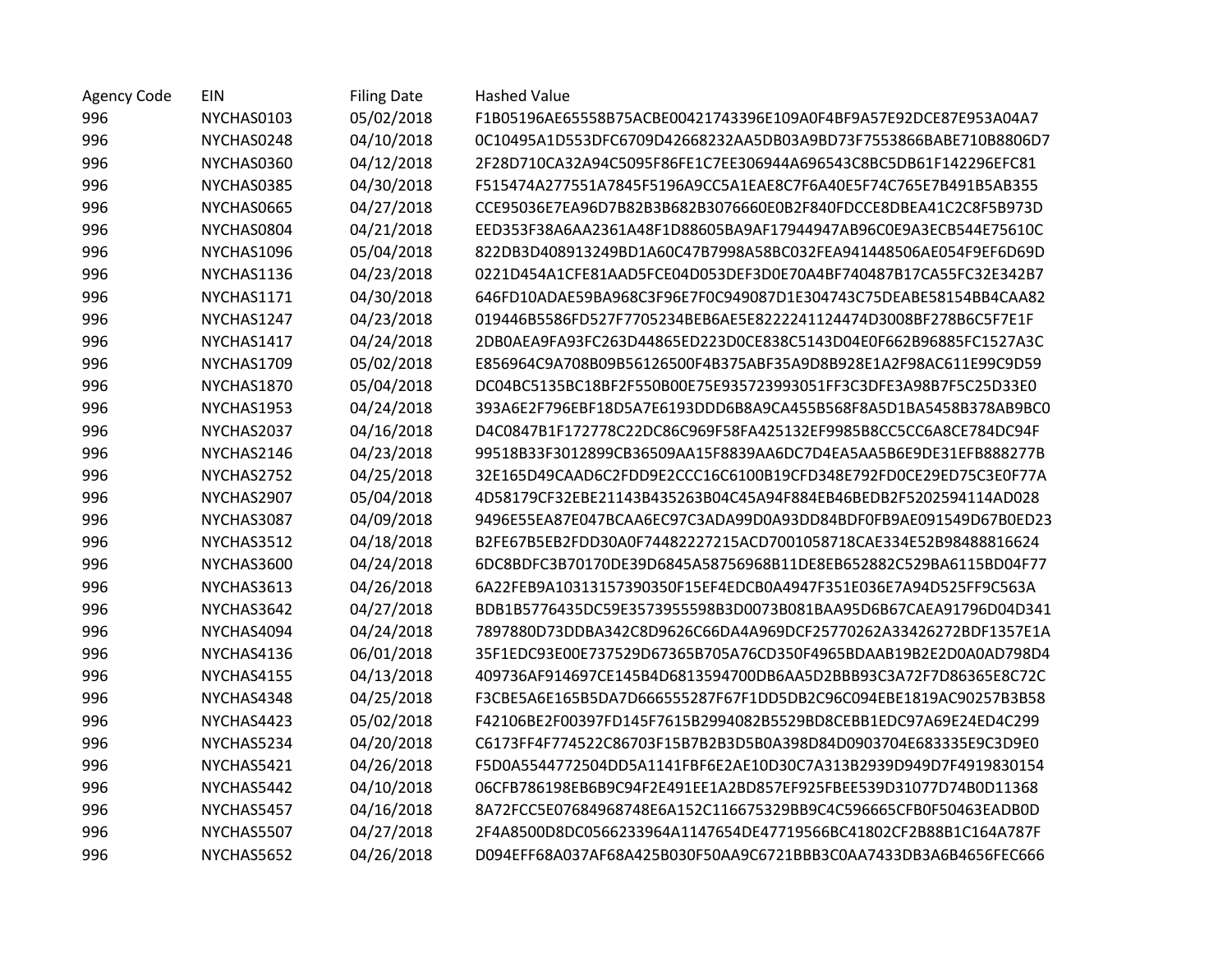| <b>Agency Code</b> | EIN         | <b>Filing Date</b> | <b>Hashed Value</b>                                              |
|--------------------|-------------|--------------------|------------------------------------------------------------------|
| 996                | NYCHAS6249  | 04/30/2018         | 027C59EF392BE293B51F4606A45B95DF69FABDACA2EDFD82A683B0E80D190A28 |
| 996                | NYCHAS6369  | 04/30/2018         | A4705B4E95E519F03670F01B67B6B9AADECD10687E1FFDB4562AC1812E23FAB3 |
| 996                | NYCHAS6597  | 04/16/2018         | 5BC63404EC5EBEF59F36E8C36D79A7847F00DE6D0998B5E00051300C53BEF78C |
| 996                | NYCHAS6860  | 04/20/2018         | E6E8CBC6972F532267237B817022A50D8DA870C7C1FD27EF5BCD13614D806DF8 |
| 996                | NYCHAS6936  | 05/04/2018         | 35B4FA0150E79E23A9DB3D460254C01BDE909044A5615322DDE53FBE8C761141 |
| 996                | NYCHAS7896  | 04/30/2018         | 5A6C3A6505C0DBB61AAA93983E958F92AF53253EEF3202508B99FA4361C03647 |
| 996                | NYCHAS8057  | 04/09/2018         | 9C760ED0C189A06CEE3AE233690FEFA68760299740230AC5A3EA78ECC3B7E548 |
| 996                | NYCHAS8335  | 04/19/2018         | F2AFC25DC2FDD0F084C42E9AF8641AE78898D8565BB7B00CBED9C10DA5AB1CD2 |
| 996                | NYCHAS8610  | 04/29/2018         | C59E0BD552B75937A86DAE5293989DCA553327EA17039803BFE251E6D2CD41C8 |
| 996                | NYCHAS8723  | 05/03/2018         | 1259099F29B9B2845140004CC5D2A4EB3C9A4E735B65B71A0CAAF8FE096AD60F |
| 996                | NYCHAS8846  | 05/02/2018         | 6C0C51A9DB2B3CC8C68255BFCAFF4628D044BB5D1F506E8D983F829696AC62E8 |
| 996                | NYCHAS9132  | 05/02/2018         | 808F804676CA6ED722A6044BBC3F779245A53748ED13481DEA66D57342007DF1 |
| 996                | NYCHAS9439  | 04/11/2018         | 8776E21B6FAD62FE7B285977F1816502525551FDF6EBA7A58DA79AB97E47BD43 |
| 996                | NYCHAS9508  | 05/02/2018         | 9425A2F806A17A05C54018077735E4FD2CA753BFA47D542CFD989DBEEF6D5BA2 |
| 996                | NYCHAS9787  | 04/12/2018         | EF261AD63F795F9E3D9B9F938F146569B2E0B735EDC8BFB21BEF922F9785030F |
| 996                | NYCHAS9968  | 05/04/2018         | 3058174B447509F1BD90B85288A535582F7CCF94510304E2EB952EB52EE9AA97 |
| 996                | NYCHASA0830 | 04/27/2018         | D2D1D029F43A209713761B14F5B4ADBB73D3A21126C7E88830B8AFCA6EBABB45 |
| 996                | NYCHASI7297 | 05/02/2018         | 18E4019755C3267DA49FAEC07858E9D6BE18687931E39E6BE0BB61518CD76D32 |
| 996                | NYCHAT0210  | 04/11/2018         | 555AAB9D36E94674A5724347C86AB37C2AA2464FD0CD147534988F3C1392F69D |
| 996                | NYCHAT0377  | 05/03/2018         | AFE4EDE45CB3C13F7B82AC81738CACC278B63D8E58B7E1F8C419E1E701180248 |
| 996                | NYCHAT0546  | 04/26/2018         | 2B7A8531D4436221F3E4587C70B526E203C7C948C6B07F943B9F0C2E05E66E5F |
| 996                | NYCHAT1866  | 04/26/2018         | A1913C94E20BB82CE915AD684FE610CD0470BA39FED2E3DD9C6032B12D9F190E |
| 996                | NYCHAT1913  | 04/20/2018         | C4F67D8EBEBB75B10D049276EF87F18D400E2D5D194B94A07051D3B88B8C92A1 |
| 996                | NYCHAT2060  | 04/24/2018         | 0E4816A8780B739A7FFFC918A78C5C538AA4DB21DDEFA6FAF9A3C5946F4B2A4D |
| 996                | NYCHAT2303  | 04/30/2018         | 09A862D10F28177147445147521EBA0696B61F8BB08C76C5451DE5C62869320D |
| 996                | NYCHAT2391  | 04/30/2018         | 24829061496DAE8395CFF43A152732C7EDF4FCEC025FB22B706061E73F773345 |
| 996                | NYCHAT3093  | 04/12/2018         | 0B723A73C199DDEF9311633C661F5F7D83AC8D98CD84660DB0FE88E8792BD4B5 |
| 996                | NYCHAT3142  | 04/30/2018         | B878E6179557BF3C934E93C3B4C8FAA2977ED60D52A7DAC01F7F28F06F1396DF |
| 996                | NYCHAT4188  | 04/27/2018         | 456C0291087815A71BA9B42D2AD3ED0AB0FE310ED171FA176907DFF39750A648 |
| 996                | NYCHAT4281  | 04/26/2018         | 6B212BB4830A455C93335129A326D73EA3E7C8A600352C437A506D3210A7DC52 |
| 996                | NYCHAT4335  | 04/30/2018         | B8DBBADEC88A1B39088A1074B0DD8677874FF846E64D9DF00DFF8939EBA34C9D |
| 996                | NYCHAT4630  | 04/27/2018         | A475ADC3BCFAA87E3D9183AF4ADC02C288830C9B7B2556E41275329EE7CBE324 |
| 996                | NYCHAT5101  | 04/23/2018         | C6EE9C74A4C0FF4533B8C98771B6F1A380D34C0B5FDD6D22170E2EB1C9D58854 |
| 996                | NYCHAT5434  | 04/25/2018         | A360CCCC0647231547B8CDC3DF04A78939287E9D287B3889800B930A6BE900E7 |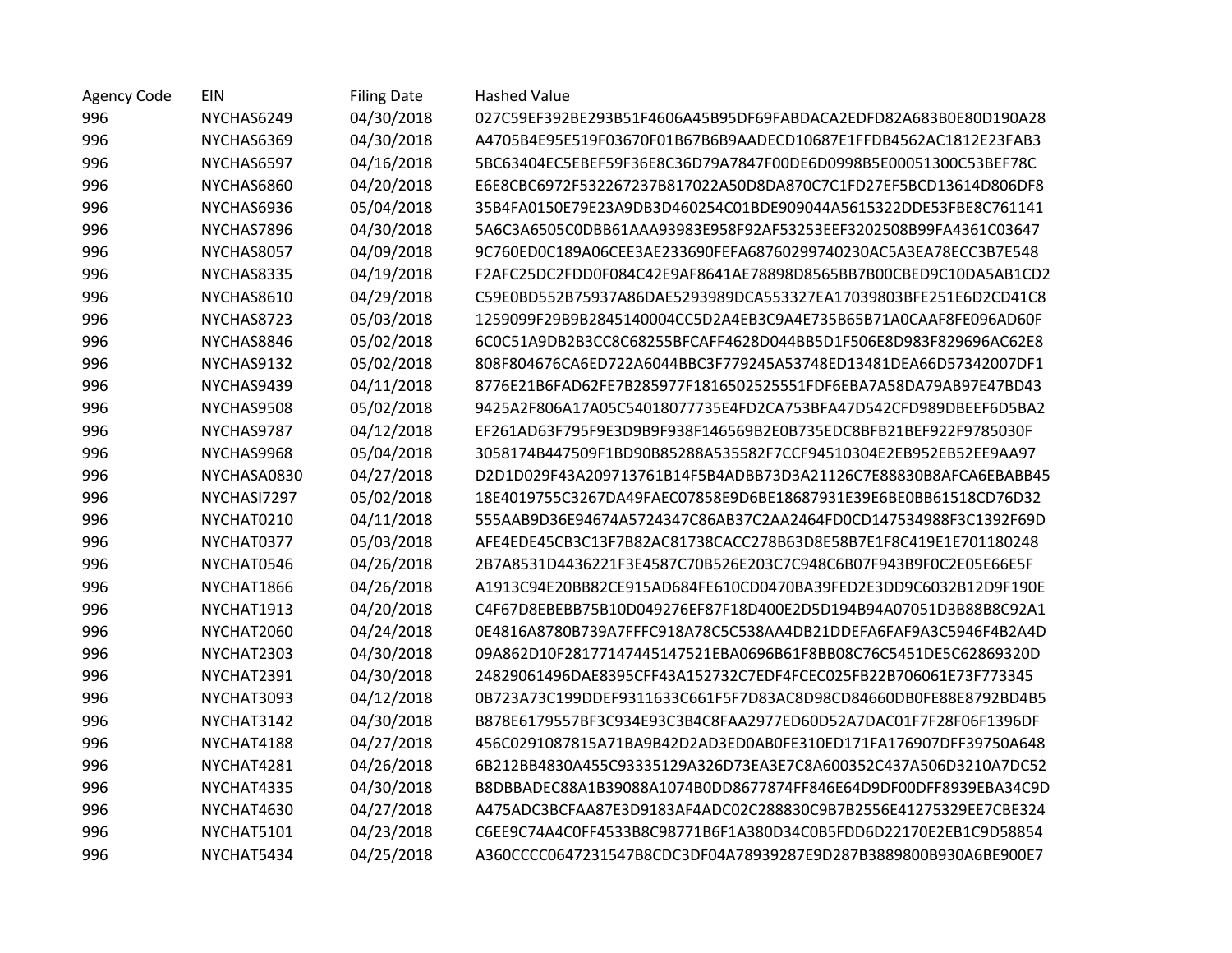| <b>Agency Code</b> | EIN         | <b>Filing Date</b> | <b>Hashed Value</b>                                              |
|--------------------|-------------|--------------------|------------------------------------------------------------------|
| 996                | NYCHAT5858  | 04/18/2018         | 413F37553A1C4089711C337768FE6B8E38EE5FED103D75C8242D2171E48DBE03 |
| 996                | NYCHAT6042  | 04/13/2018         | 257C49528075F6F053DA978B609740813ABDEEA698AFEFD6E1D7E406B2C39C1E |
| 996                | NYCHAT6134  | 05/03/2018         | 54316B19CE4BD07E57F98026D4E002882D9A2845BED73E2CF3B0A4EC247E85DE |
| 996                | NYCHAT7055  | 05/04/2018         | 4A66991A3BE83EDA1EFD1F214A623B10B2E18F938A3FDC5828C75363DEB64DA2 |
| 996                | NYCHAT7344  | 04/29/2018         | ED4D4DED186B1C0071DEC06E6E11A9A54CCCD402C0506B3A04634722C104B4AC |
| 996                | NYCHAT8212  | 04/09/2018         | 997132A082E41AFBE82EA967319DF389E2CB623AEDEE893A6B3BEB7CF5255E41 |
| 996                | NYCHAT8319  | 04/27/2018         | F89AD5FBDE66E4308189F8D51F1D0577F4E22EEC4CFB47A8978704EA5B40E098 |
| 996                | NYCHAT8871  | 04/27/2018         | C87945BC230CE2F3883A8F47C9446B285CE119F0C62BB53F9E52E730E079D5EF |
| 996                | NYCHAT8912  | 05/03/2018         | 7C324327FAD65449BBB8CB6CBE4DEF9BB1D739D45AA0943B7883EAF4CAEB818A |
| 996                | NYCHAT8940  | 04/09/2018         | AFF4114E517396B71573B94E8D51C7458D9C1C9E8A4E0E3D0B6E6C426B50B345 |
| 996                | NYCHAT9311  | 05/01/2018         | BCFF5AC572BDC0B098C6375108E54DABE94A71B6B607403245789EC873870D02 |
| 996                | NYCHAT9553  | 04/23/2018         | 12BF2EC3C72006191A9873EB027060D00637D6AE33FAD4838BF68F2F489C1D90 |
| 996                | NYCHATS2356 | 04/26/2018         | 977D116034FAFC373107DF3E7168F659670DCB1C942A001060CDCAB84BCDD167 |
| 996                | NYCHAU2202  | 05/03/2018         | 7BB8BE66D7CBB65F3A82D576E789CACB83DE75AE651E236671F4361C192DD677 |
| 996                | NYCHAV0323  | 05/03/2018         | 6926347EEEC12433B1013095AA112A352879C9141344EC63B62F5126F8A0C89C |
| 996                | NYCHAV0342  | 04/24/2018         | 4668EFC55112ACD98151B9FA90C614C3759AA83AD747D784AF474BD75B30B250 |
| 996                | NYCHAV3027  | 04/27/2018         | 22800DE434FBB4367856831A73CF963ED31A3DAEF22940DF007834515C7EC4A1 |
| 996                | NYCHAV3322  | 04/29/2018         | 486333EF5986D8EC33A50C930D4F6F0D4265B4BA37B771C463387F2BB53362BE |
| 996                | NYCHAV3368  | 04/27/2018         | 12A1E24F4BACD416BCD8D584E8ABDFDE154D185C0F564FE1BFA8AFCE2CE2C460 |
| 996                | NYCHAV3906  | 05/04/2018         | 49B07E7EFBB958E7EBFB476B83E8C07D87D230435DC2313132F5702570874B7E |
| 996                | NYCHAV3942  | 04/30/2018         | FBD45BD83D1B50C55264EF30FF6AFB3791DDE2D1D92E59A3237A3741F07C69F2 |
| 996                | NYCHAV4144  | 05/02/2018         | 7820163AFA943E6DBB9AE46881805ADFBE5447F3115D268B1179A964DD57828F |
| 996                | NYCHAV4213  | 04/27/2018         | C6180EFE2DB17415EC014880BB3F2979B80491EED847C57384488015DA775C35 |
| 996                | NYCHAV4878  | 05/03/2018         | 8DFD7BC17E9BAEE34210DA932D5ACF1D56AD7CE11DCFE6DD3901046EC7E2DCE2 |
| 996                | NYCHAV6628  | 04/23/2018         | 77BD341B5145A10AC269F298CE9C9287FF7A2123377547859661EB7E0E68AD0C |
| 996                | NYCHAV8212  | 05/01/2018         | D63D67A12597822BE5D87B766739D98A576A9B1F6A9619A76401161FFE9B5C6B |
| 996                | NYCHAV9680  | 04/13/2018         | C87BA46113AD2F209177D0F9990F673337EC7EC17DC472650B45578EC422C090 |
| 996                | NYCHAW0261  | 04/30/2018         | 595208216A42B460EE545506D756A940B5256244E6FDFEA355DAF84C75CCBFBA |
| 996                | NYCHAW0308  | 05/02/2018         | BC42681CD06960F06F90D1E9589FCAD94D5327F70CA186900ABA530BADBAD167 |
| 996                | NYCHAW0700  | 04/20/2018         | FFA1290D43B2C3C091EC269A37A3BFD4FA44A6D638D651D0589EF07323EBE244 |
| 996                | NYCHAW0866  | 05/03/2018         | E97E405A99C7C745DEEF87D9EA47B421091F802AF02E82F369AF1770815404C1 |
| 996                | NYCHAW1337  | 05/02/2018         | 7A309384F7AA4CDF36BA59C91E77A11AF490A4F938EE891BE66B5775680B2FAD |
| 996                | NYCHAW1555  | 04/18/2018         | E323B721D8EF1585E968BE40F9E1B706CD2133860242033A6D9C757BB42D18D2 |
| 996                | NYCHAW1572  | 04/24/2018         | AFDA6447FB8D506E1CCCD481E0A969C14924367BD2B2FFD68197FDD4607F711B |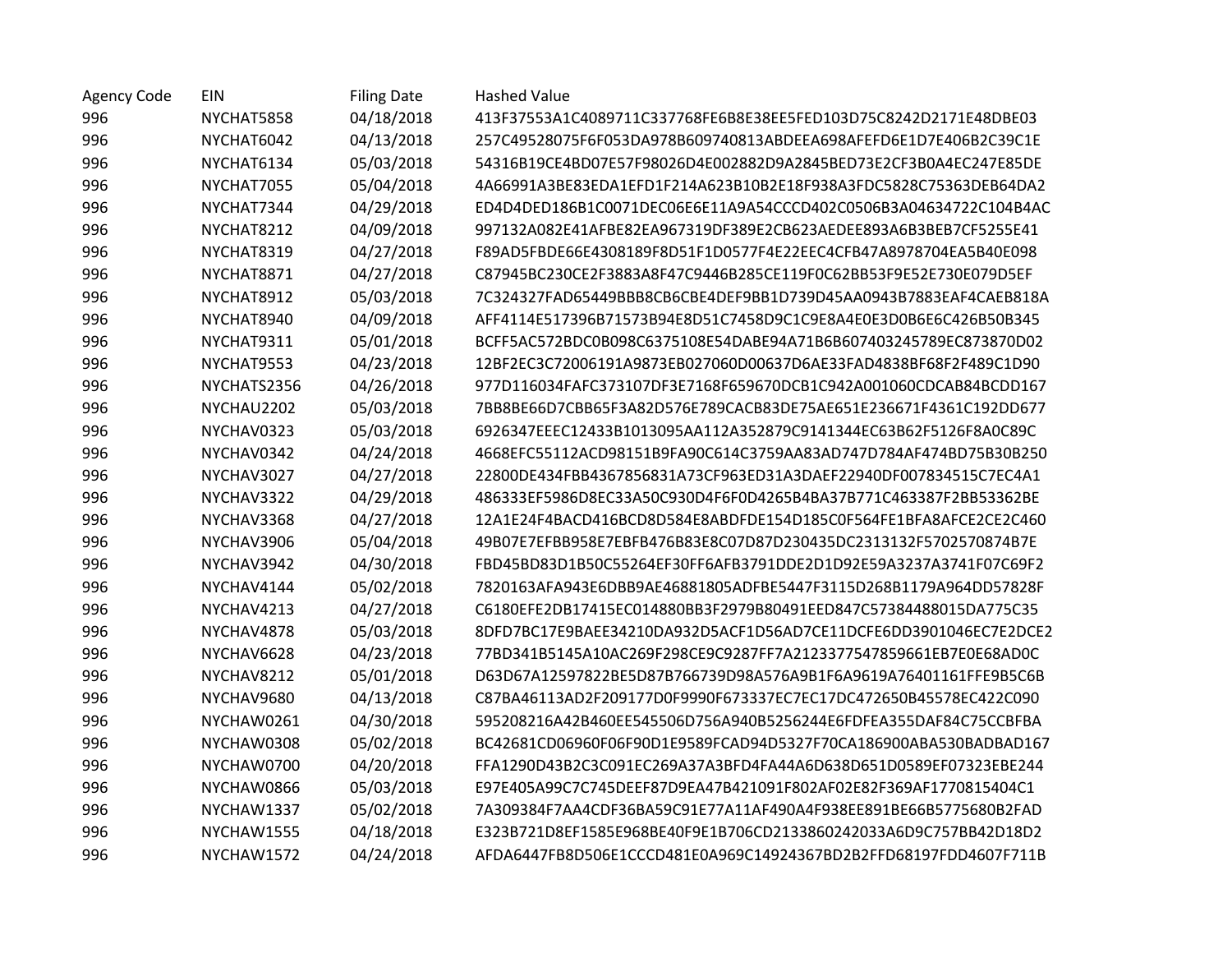| <b>Agency Code</b> | EIN        | <b>Filing Date</b> | <b>Hashed Value</b>                                              |
|--------------------|------------|--------------------|------------------------------------------------------------------|
| 996                | NYCHAW1936 | 05/02/2018         | AF0E4CC11011E54F6D2888D9704EE0BB70D92B4814F332C05FA88DB4C5567A92 |
| 996                | NYCHAW2540 | 05/02/2018         | 9DB2B56D18175BB7B5D423923B5F8E1768D0AD2D9D1048EC346BCCA21B5744FA |
| 996                | NYCHAW2798 | 04/25/2018         | 1C009C2BE15E3D6B7D23C64B551954D8F09FA4D529102CFCDC8B0AD5C70FC0E7 |
| 996                | NYCHAW2981 | 05/02/2018         | 89C0770AB3C8713F8EEC7E7F7761EA07397ECF38E7215428B190588ADE76A480 |
| 996                | NYCHAW3010 | 05/03/2018         | 9C559D8A3ED7102C021892E11C3613D5D6963914F340F48F1B03100EBB5712D4 |
| 996                | NYCHAW3215 | 04/26/2018         | E15B8C6CCB327385DF85DBFA2EED1C6FDB353901913CAEF7D007B157290CBE0E |
| 996                | NYCHAW3535 | 05/04/2018         | 997C68D5FBB61C6C7FA2A0435AE338EB40EA9461A7CD90546102846224336A4F |
| 996                | NYCHAW3889 | 04/13/2018         | 70E4EB6BC6ADE50973364CB5845C4659BF850FD6967D66576E100F3300C10D1D |
| 996                | NYCHAW3953 | 04/20/2018         | 522D122C89C2C7410FE7CF01E1F5695DB6806BF43104D97D69A2C49C49D06B46 |
| 996                | NYCHAW4064 | 05/07/2018         | F5CB0BC42569D7F62D89A6456CD736B511535338C426D66F2588E5B258EB81B8 |
| 996                | NYCHAW4793 | 04/24/2018         | B86ED1F7F965E2210BC519DDF21A7AD20EF91868FE71771CB9A916424CA57F1A |
| 996                | NYCHAW4956 | 04/24/2018         | 0BA8D8FB7FB2F5B7C4C7091BEC0EA2B8D1D8EFE750C5C6A16EA8AA53D92921E3 |
| 996                | NYCHAW5025 | 04/30/2018         | 3E80A156F3488315B0854F96599B89D051B8F9AE2657D075866617CAB9400A5E |
| 996                | NYCHAW5117 | 05/04/2018         | E4E33C4AE3A4BF5A46C0ED5B39D56A0DA930C850D095668CB887E9090F662130 |
| 996                | NYCHAW5293 | 05/03/2018         | 33495189CE753D425B130AE2392A82CE0A0EBE7D4294F2AA81C4A434A98358B5 |
| 996                | NYCHAW5386 | 04/29/2018         | E153DE865C9E1BD5E845436A5688758E1D3B2649FAA84A52516C527B6F69806F |
| 996                | NYCHAW5400 | 04/20/2018         | 49D1166F8950BCEA80552A9F39E3340C2CCEE2A5FCB40BC2FB0128348CE76D9C |
| 996                | NYCHAW5603 | 04/19/2018         | 34A9C8E2283DC4FE93251DF90ECA95D5916B564D242CC101F0B6CC41E228BE18 |
| 996                | NYCHAW5636 | 05/04/2018         | 26054787D9805AB2E45F6B3A28EA65550C49F83E4C20EE07B3CEF377764FFC6A |
| 996                | NYCHAW5896 | 04/30/2018         | D83FF7B436E808336028E3AE0ADFFDCC1F136064379655F0735FF7011EB8961F |
| 996                | NYCHAW6221 | 05/02/2018         | 79E1DF1657E4D4F9A40C4B00D3F89BE535DDB4D474BB7E090CD326118E2DA794 |
| 996                | NYCHAW6417 | 05/03/2018         | FE3575E0CFC91CB7B7AC53D7FB20643A9558153ECD6002DD3415B68F63DE9EF9 |
| 996                | NYCHAW6863 | 04/23/2018         | 4832C79414A5FDDB2C1598039CBFEA2C1E2B5F34342F8650006C9A83F9E44BE7 |
| 996                | NYCHAW7079 | 04/26/2018         | 9C28D33FF4E1B699F63D99F592ECCCD911EF265A10636BC23E83326430274A23 |
| 996                | NYCHAW7233 | 04/30/2018         | 5473D34831C9FDAF248BD6C356D28C5D206681B3F0BAE0FA2020D636444E303A |
| 996                | NYCHAW7454 | 04/27/2018         | 676D75D032708EB54994F70D74C83323A805B57838964C1767A950DC21B05471 |
| 996                | NYCHAW7487 | 04/28/2018         | B927989D67F413046E636AA0FCB9DF110BB638CD3C428555DB1CAA70B0EC9562 |
| 996                | NYCHAW7926 | 04/19/2018         | 6C73D5B0264642D64228FC4C23B1D360C7A4DA4802FAA3917BA4E1FC52E8BA63 |
| 996                | NYCHAW8087 | 05/03/2018         | B528308D3D42E98787D18A9091EC9B1C31F1A0117B7BD99781B5AFC0CD601DF3 |
| 996                | NYCHAW8810 | 05/02/2018         | 89ABF73427CDD67866BF593C411203EB7DE2C15452B6CE611390B82EF5E86082 |
| 996                | NYCHAW8811 | 04/24/2018         | 5F0BADE1B1A70EB3A12220B1E3C7DAA3E3464DD8BB6B7C08CB57EA1BB7CB6CE5 |
| 996                | NYCHAW9070 | 04/30/2018         | ABEC59D225E59D4AFABAA0B2FCEE4C4981E8ED6ABF01256CD75E09D23199E6A6 |
| 996                | NYCHAW9307 | 04/20/2018         | A8365611E3AF537B7C403E56AD011A91FDA91117026D885933AD1644F74E78D0 |
| 996                | NYCHAW9877 | 05/02/2018         | EC0375E0D5F255BCC915FAA0C05050A21687396EFBA4169D92576102F2D90F69 |